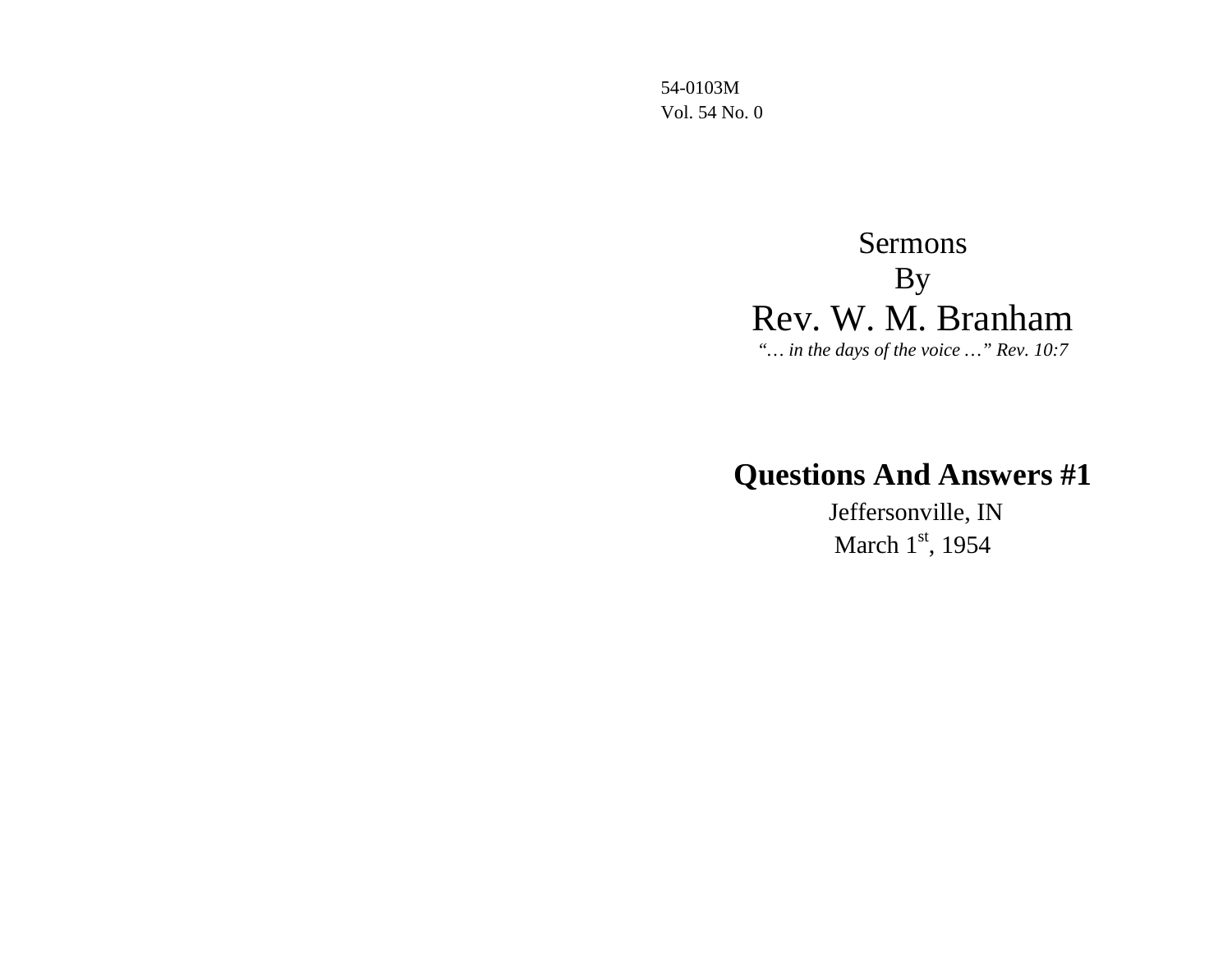### **Introduction**

The compiler of the work, A. David Mamalis, recognized that all sermons are public domain, belonging to the people. There is no claim of copyright on the sermon text.

The copyright applies to the verso side of the title page; and only in the design of the classification system of all interrelations of the text to the volume, volume number, paging, paragraphing, or any identification of the text by utilizing the copyrighted classification system.

The purpose of such copyright is to preserve the work for the design of indexes, and other support reference materials, for the study of the last days' message. Permission is given for anyone to print and distribute this booklet, provided it is done free of charge. Any changes made to the electronic file that this booklet is distributed in constitute a violation of international copyright law.

Instructions for printing this booklet in its proper format can be found in the Printing FAQ on our website at **www.thefreeword.com**.

We pray that the Holy Spirit will make the messages alive to those who are called to be conformed to the image of our Lord and Savior, Jesus Christ.

> **www.thefreeword.com** *Licensed Internet Publisher*

This remarkable ministry of William Marrion Branham addresses every major doctrine of the Christian faith. If you wish to learn more about the Message of Rev. Branham or have questions of a spiritual nature, please refer to the website:

**www.believethesign.com**

Copyright by A. David Mamalis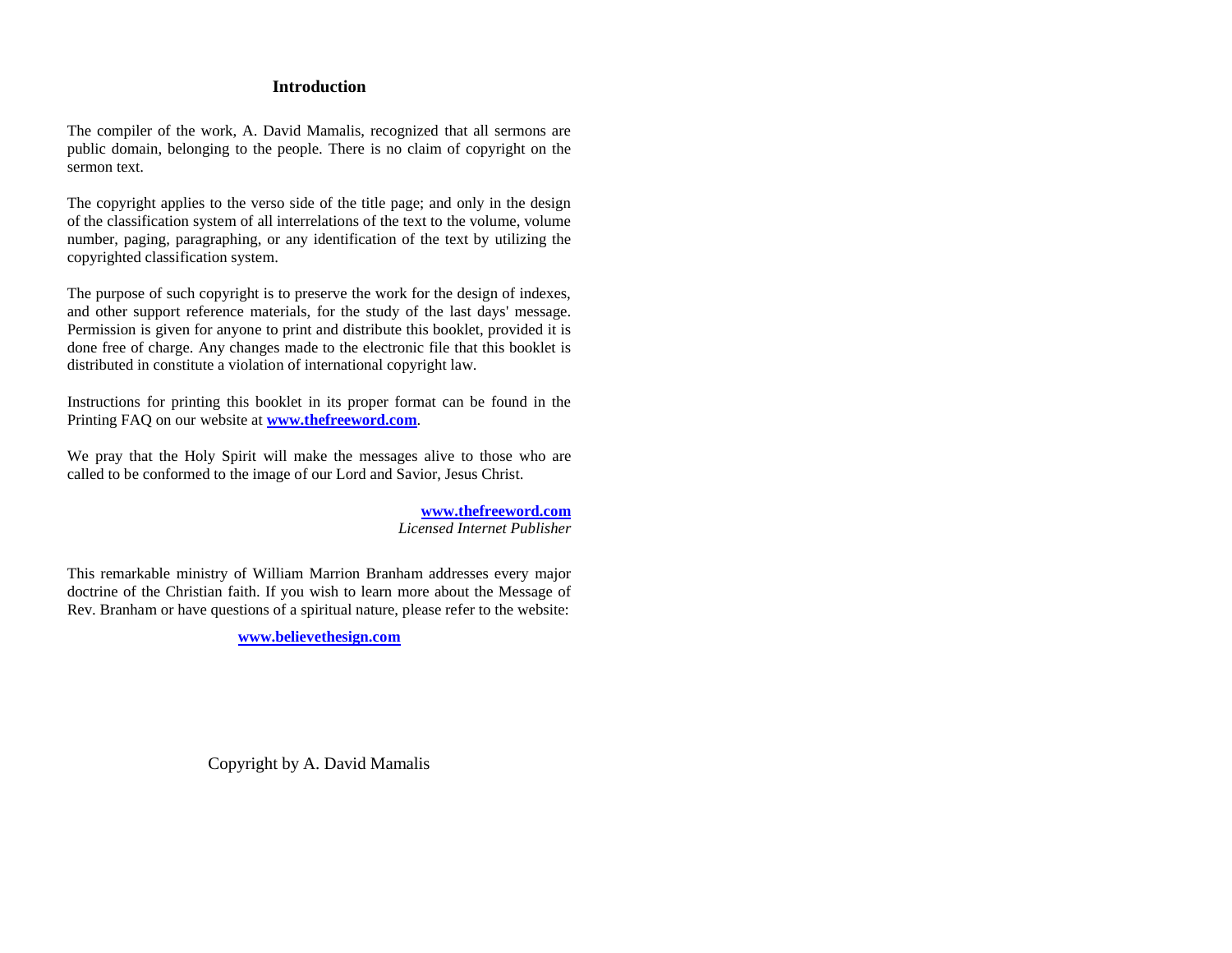didn't know what to do, they got them glasses and they just went right away from that. And they give them a blood test, and there it was. And they checked it back, it was their great-grandfather. See, there you come. . . .

# **Questions And Answers #1**

1

That's fine, and I'm certainly happy to be here this morning to try to answer a few of these questions. And I see some more has come in. And so we're.... It may take me just a little bit of time to kind of read some of these, because I just got them this morning.

<sup>2</sup> And I want to express my feeling of being here to worship God today on this beautiful Sabbath that He's give us to come together. And a little place that we gather in and for the pastor, our brother, Brother Neville--a servant of God---and for all the deacons, and the co-workers. You know, if we didn't have the laity, we wouldn't have much church, would we? That's right. We've got to have our laity. We brethren want you all to know that we just appreciate you all so much.

 $3$  And I was, when coming down, what would it be if we didn't have any church ... if there wasn't any church in the world. I preached a sermon on that one time, on *A Conference*, and the Lord did bless us, Brother Neville. I took a text from "the rich man lifted up his eyes in hell, and then he cried," see. And I brought all those in: Why would he cry? Because there's no church, there's no opportunity. He never could repent then. He's in hell, see. He couldn't repent, so he just cried. And just think: There was no church, there was no songs, there was no prayer meetings, there was no children, and there was no end to his punishment. It would make him cry, wouldn't it? It would almost make you cry to think of it. It would, just to think about being there.

<sup>4</sup> If you all will give me just a second's time, no.... If there's any more questions coming in, why, you're just welcome to write them. And then along in this, we usually, oh, once in a while.... I'm not very good on answering them. But, this is the way I find out what's on the people's minds at church, is when I ask them some questions; then I find out what's going on. That's a good way to do it. Then if there's something real strenuous, why, I get with the pastor, and we talk it all over, just the thing that....

<sup>5</sup> But, we want to see what Brother Neville was speaking this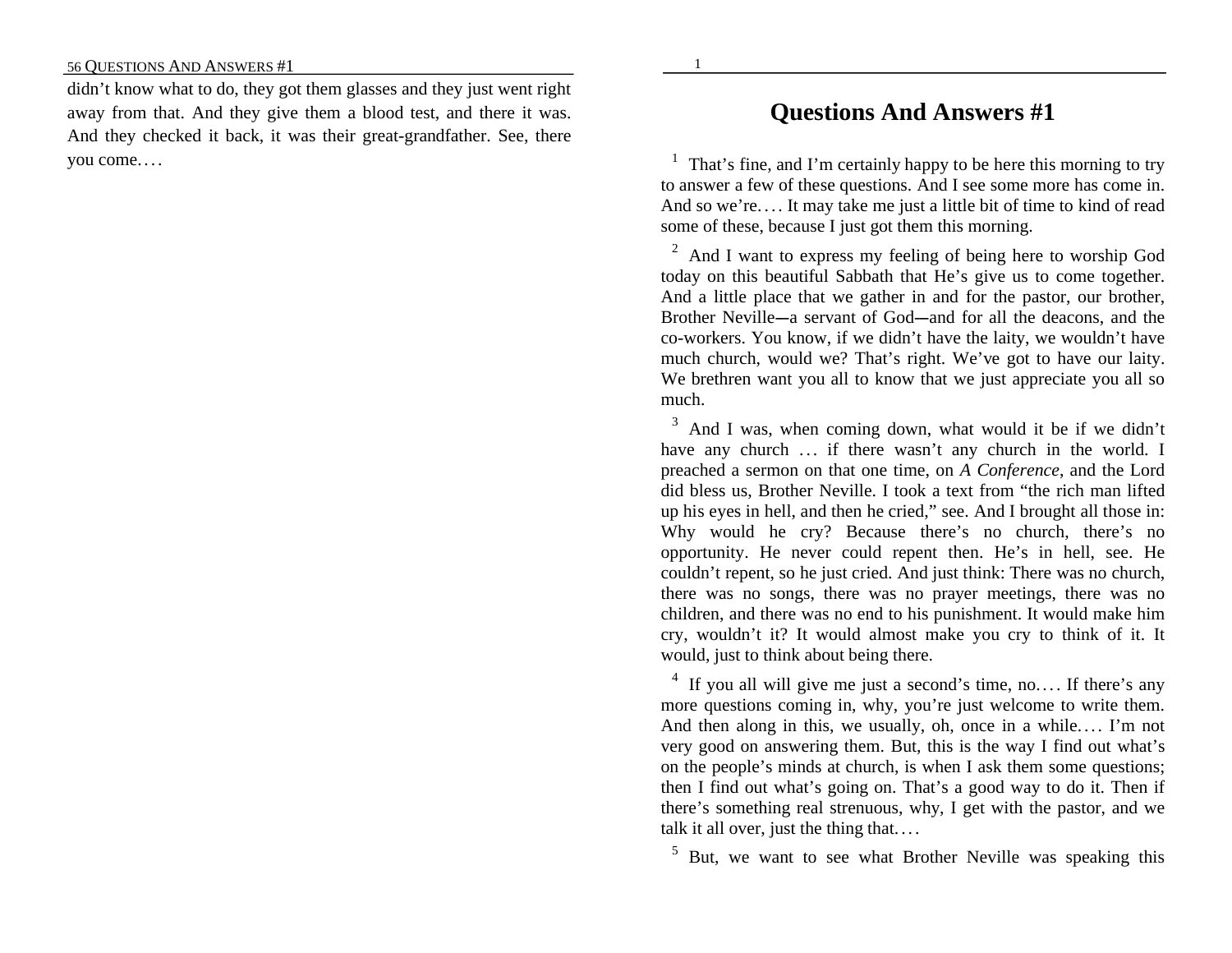morning. Our only alternative is to see the church of God moving on. And we sure want to be a blessing, don't we, Brother Neville? We want to be a blessing to the people. And both of us together, along with the deacons, and everybody else, trying to work together to make one big ball of harmony.

 $6$  There is no one, I don't believe, would rather see a big church moving on for God's glory, than it would be a real, true-sent pastor. Isn't that right? And he doesn't want to see somebody *this* way, and *that* way, or a group in church believing *this*, and a group in church. . . .

<sup>7</sup> Now, we'll never all believe just one accord. You know, we'll believe one accord on certain principles, but now we'd say, "We're human, and we're going to be different. Oh, we just got to do that."

<sup>8</sup> Now, there's nobody in this room this morning got a nose like mine. Aren't you happy? All of you could be happy about that. And there's no one got a thumbprint just like mine. No one in the world's got a thumbprint just like mine. I'm odd by that. No one's got a thumbprint just like yours. And so they claim there's never two noses just alike. There's never two thumbs just alike.

 $9^9$  So what a ... see. So, and there's hardly any person that'd sit down to eat food, and one of them say, "Well, I like *this* kind of pie," and the other one, "I like *this* kind of pie." Just look at the difference you got, just in other word. But after all, it's pie. That's the main. . . . We all have thumbs and noses, but we're bound to be a little different.

 $10$  And you know, I just wonder now if God didn't mean it that way. That's because, you see, we're an imperfect world, and we have to be an imperfect condition, see. But what He wants us to do: It's a battlefield where we have to draw one another together. It's chastisement that always makes a correct child. So we have to get whipped sometimes to make us.

# PROV13:24

 $11$  I thought, one time, that that wasn't right to whip a child. I thought that would just be terrible. And, well, I've learned a whole lot different since being a father now. The Scripture's always right, isn't it? You have to correct a child, if you want a good child. The Scripture says, "Spare the rod, spoil your son." And that's exactly 55

 $^{256}$  Now, look here. For instance, if here was a man and he was standing here and he was just hitting me as hard as he could with his fist. Well, now, to get rid of that man hitting me with the fist, it's not necessary to cut his arm off, see. Or maybe he's kicking me with his foot, there's no use of cutting his foot off. Now, the only thing to do is kill the man from the head. Is that right? If you kill the head, you kill the arm, you kill the foot, and you kill all the rest of the body. Is that right? If you kill it from the head!

Well, what is the head of all this cause, that we're here this morning? What's the head of all of it? What made all this sickness and sin and disgrace? It was sin!

 $257$  See, before you have any sin.... Sickness is an attribute, or something that follows sin. If you don't have ... in other words, it's something that comes out of sin, see. Before there was any sin, there was no sickness or nothing; no worry, no nothing, no old age, no breaking down, no heartaches, no broken homes, no nothing. See, it was just perfect. Well, what caused it, was sin, s-i-n. Well, then sickness followed sin; broken homes, (attributes), immoral living, and all those things followed sin.

 $258$  Now, if you kill sin, you've got to kill the attributes, haven't you? You can't touch.... You can't fool with sin unless you're fooling with this, then when you fool with this it results in sin, see. Now, if you kill sin, then you kill the whole thing.

And now you say, "Sickness." Sometimes you get sick, say, "Did I sin?"

 $259$  Oh, it might not have been you that sinned, but you remember, "The sickness is visited up  $\ldots$  the iniquities of the parents upon the children, and the children's children, and their children, on to the third and fourth generation," see. But it's just a wearing down, wearing out of the human bodies, and sin piling up and so forth; like venereal, and so forth, it visits on down.

 $^{260}$  Here sometime ago, a famous doctor here had two girls that they took in, they examined them, they was going blind. And they found out it was venereal disease. Just as clean and moral little ladies as they could be, right here in this city, both of them going blind. And they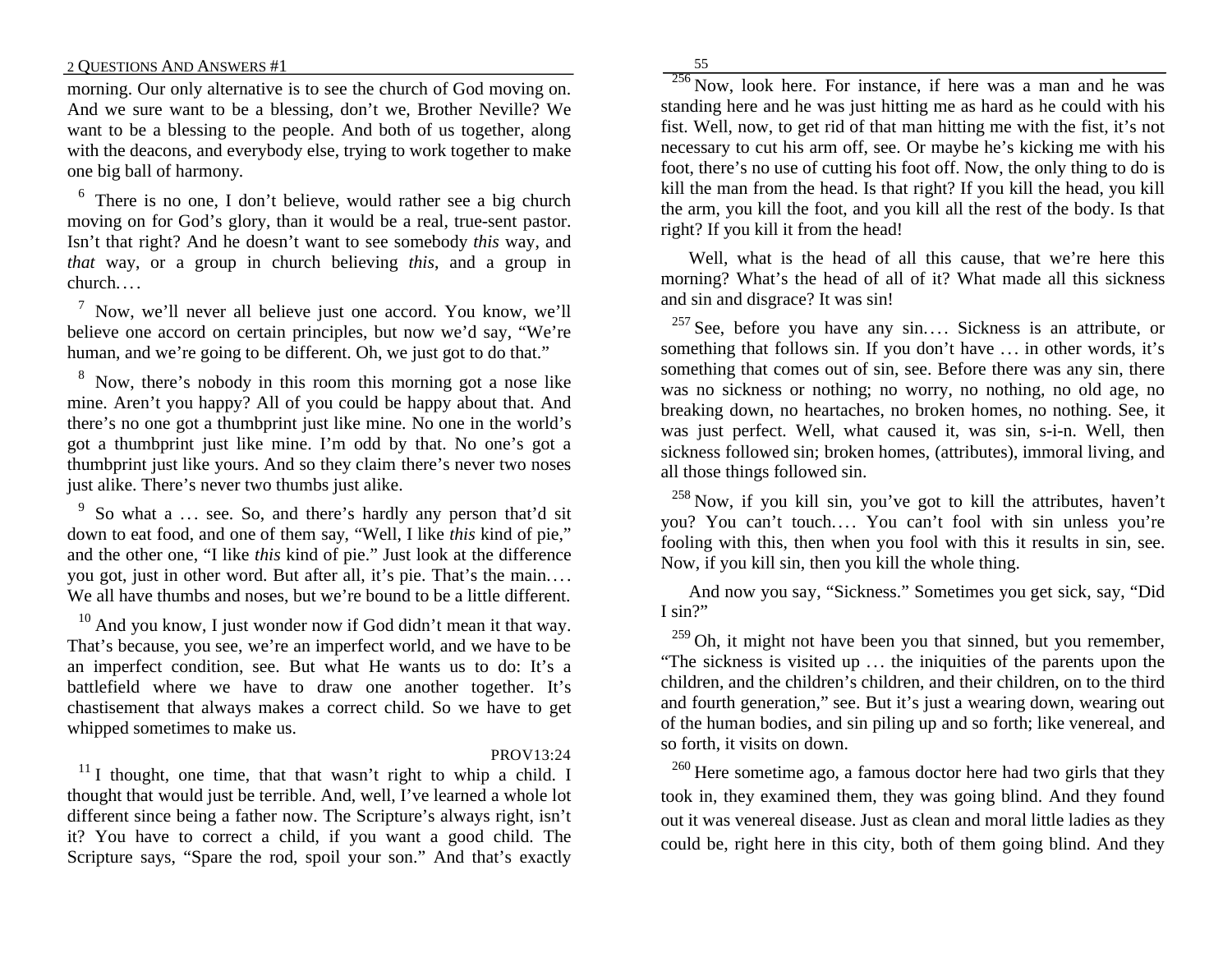now, in Christ Jesus, to give to you a strength like a charge going into a battery. The Holy Spirit in you is to charge your body to give you new strength, to heal you from the sickness that you've got, to make you well.

Now, I want the church, if they will, with our sisters, if they'll sing that song through again.... Now, each one of you at the altar....

<sup>251</sup> Friends, if I am a deceiver, I'm ignorant of the fact. I am trying to be a Christian, and with all my heart I'm trying to help people. And I'm trying to help you, God's children. And if I love my Heavenly Father, I love you, His children. If I don't.... If I'm deceiving you, I've tried to deceive God; you're His children. No one can deceive God. I'm trying to help you.

 $252$  That's the reason God is blessing my efforts. And maybe they're very poor, and some of them I'm ashamed of, and God knows I'm ashamed of them and repent of my efforts. But I'm doing all that I can to help God's kingdom and to help you children of His. Receive Jesus this morning as your Healer, right here at the platform, you'll go back to your seats and to your home and be normal and well.

 $^{253}$  Now, if He will heal hundreds here, and thousands and thousands around the world, why wouldn't He heal you? Just only believe. All right, sisters. Brother Neville, I want you to come and anoint them. [Brother Branham prays for the sick as the sisters sing.]

<sup>254</sup> [Blank spot on tape]  $\dots$  or, the church, rather, the bride of Christ. See Him standing in the seven golden candlesticks, and the feet was made of brass, which, brass is the divine judgments of the church out upon the world, see. The divine judgments; the serpent, the brass, speaking of it. Now, watch, it was lifted up; and on the pole, represented the cross. Now, three things.

 $^{255}$  Now, watch. It was lifted up, for what purpose? That they would be forgiven of their snake ... or, forgiven of their sins, and healed of their snakebites. Is that right? And ever who looked, lived; who refused to look, died. Now, you cannot deal with sin in no way, you can't deal with sin in any way, without dealing with divine healing. You just can't do it! There's no way of preaching the Gospel without divine healing. You can't do it. That's right.

right. We must make them behave. And God makes us behave.

3

 $12$  But just think, if everything was perfect, just one big harmonious thing, the whole world over, the Millennium would be here, so we wouldn't have to live for anything. But now, the Millennium is acoming, and we've got to.... We look forward to that, when everybody will be perfectly in harmony. But, now, we can be in harmony in this: to believe in God.

<sup>13</sup> And, just like in my body (I heard a doctor the other day explaining this), that my body is made up out of so many different cells ... so many different cells ... and your body. I just want to say this before we start on these questions so that you know why.... The questions is good, yes, sir; and the controversy is good, if the person's a Christian---two Christians in controversy. But, if it's not Christians, it leads pretty bad. So, let's keep . . . be Christians. Christians can just bear with anything. They don't pay any attention to it; they love one another anyhow, see. It doesn't make any difference.

They say, "Well, I'm not a Christian."

 $14$  Well, if you're not a Christian, well, the Christian will love you anyhow. No matter how ugly, despised you are, how bad, and how ill tempered, and how mean you are, a Christian will love you anyhow. 'Cause he's got God in him, see. And God loved us when we.. . . Look how bad we were one time. And yet.... That's right. But God loves us anyhow. No matter what we are, God still loves us.

 $15$  And so now, if we've got God in us, we love the man no matter, the woman no matter how bad she is. Oh, she just curses us, and everything, and tells us how much hypocrites we are. And that's.... Now, we disagree with her, but we love her. And if we don't, you know, I'm afraid there's something wrong with them. Don't you think so? That's it. We ought to, because Jesus loved us.

 $16$  Just think, if.... He prayed for His enemies. And God sent His only begotten Son, and gave Him for His enemies: not His friends; His enemies, see-His enemies. So then, if God be in us, then what do we love? We love God's enemies. That's right. We love God's enemies. We don't want them lost; we want them saved. So, how marvelous that would be, for all of us to be that way.

Now, in the Scripture sometime—many times in the Scriptures —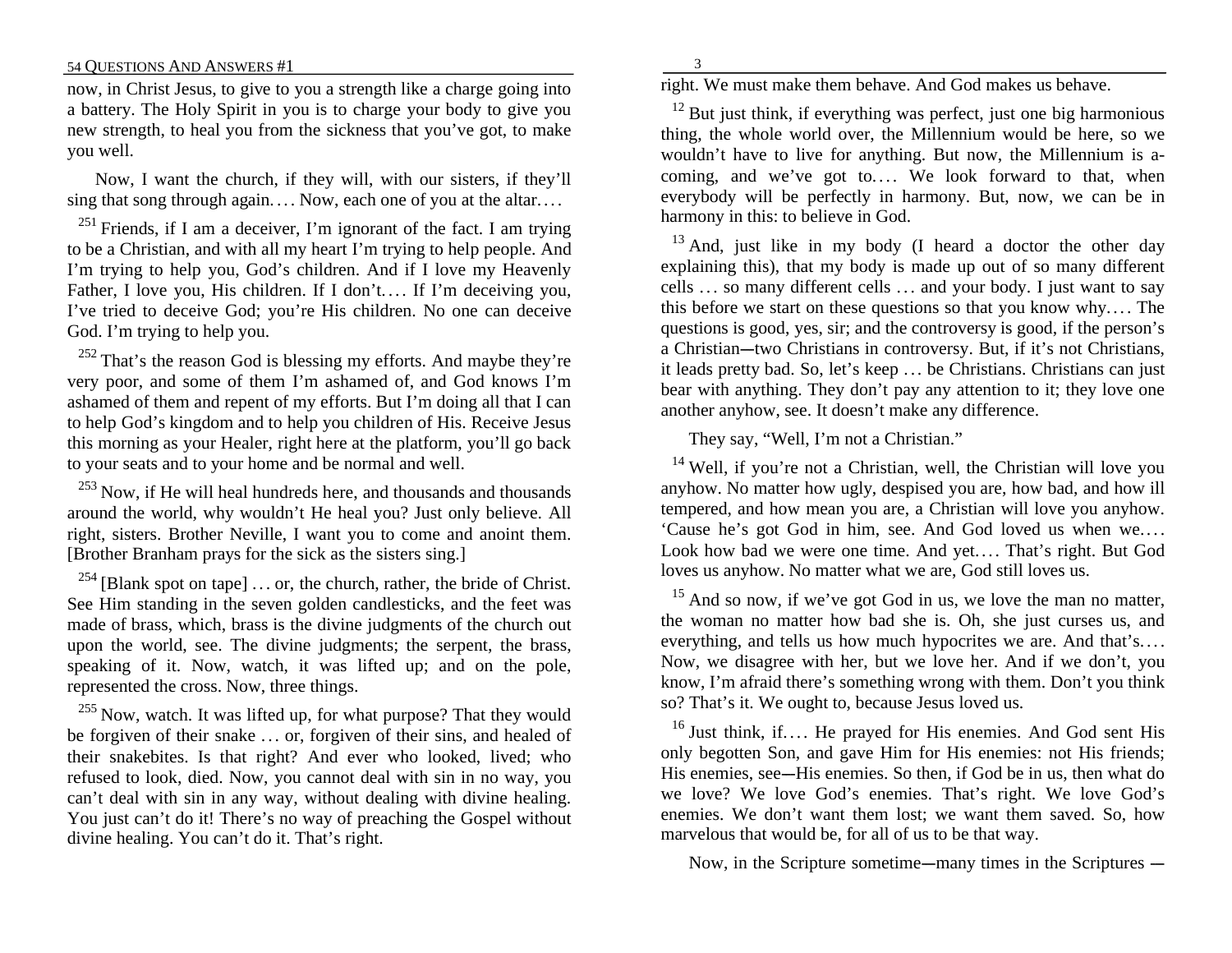we see things that we differ with. So, that's just ... that's good, you see.

 $17$  Now, did you ever notice God in His creation? He didn't make everything just the same. If He would, the first thing He made, I think, on this earth, was water, and there wouldn't have been nothing else but water, see. But He thought, *Well, now I've made water, now, I'll make something else*. So, He made land. Then out of the land He made trees. And after He made His trees . . . He made big ones and little ones, and short ones, and skinny ones, and fat ones--every kind of a tree. Then He thought it'd look pretty if He had some flowers in there. So He didn't sow all white flowers; He sowed some red flowers, and some pink flowers, and some different kind of flowers. Didn't He?

 $18$  Then when He come to make man, He'd say, "Now, let's see. Now," He said, "I'm going to make my landscape." So He made some beautiful, long grassy plains. Then He made some big, rugged mountains. Then He made some prairies. Then He made some deserts. He didn't want it all pretty and green. He made some deserts, so He likes to look at that, too.

 $19$  And then when He made man, He said, "Now, I'll make him, and make his helpmate--woman." Well, He made some of them tall, some of them thin, some of them short, some of them wide, some of them red-headed, some of them black-headed, some of them different colors. Is that right? He made them different.

# $1$ HN $1.7$

 $^{20}$  Now I just wonder, if we'd come to church, if He just didn't make us think just a little bit different. Don't you think so? One says, "Well, I believe it *this* way." "Well, I believe it *that* way." "I believe it *this* away." And "I believe *that* way." But there's one thing we can all agree on: It's the blood of Jesus Christ that cleanses us from all sin.

 $^{21}$  Now, He made my natural body. He put.... In my stomach He put cells, and pantries, all through it. [Unclear words.] Now, in my stomach, I've got one pantry; it puts out acid. Well, one part of the stomach puts out starches. If you want to see them disagree, (My!) see. One's a acid and the other one's protein form. What a difference there is!

suffering, now may the Holy Spirit grant healing to every one of them.

MATT18:20 LUKE12:32 JOHN14:13

 $245$  And we as Your little flock, that the sisters was just singing of, "Fear not, little flock," we know, Lord, it's Your good will to give the kingdom to those. And we know that You are always near, for You said, "Wherever two or three would gather in My name, I will be in their midst. Whatever they ask, I will give it."

 $246$  Now, according to the Word of God, which cannot fail, God's Word, grant healing to every one, Lord. And they're standing here, waiting. As we go to anoint with oil and to lay hands upon, and to ask for deliverance, may each of them go to their seats, back to their homes, praising You, (normally, perfectly, and well), and return again tonight, Lord, at the service, giving praise and glory to God for their healing. Grant it, Lord.

While we have our heads bowed:

 $247$  Brother Neville, come with me, if you will. I want Brother Fleeman, and Brother ... deacon, somebody here, and Brother Cox, you all come here and help me. It's all of the deacons here of the church is what I'm calling for just at this time.

And as we pray for them, you can help them if you will. I want every one in here to be real sincere. And as we pray for the sick, I want you to pray with us.

 $^{248}$  I see a little boy sitting back there now, that a while ago walked out in the hall there and had a hemorrhage. And the Lord Jesus so wonderfully stops the blood right. His mercy be praised, His name be honored. Just see how many has recovered in the last few days!

 $^{249}$  Just think: The very Lord Jesus that was back there in the days of the apostles is right here now. And it's just winding up the end of the Gentiles. A great move is going on, just supernatural believers, 'cause we believe that God is here.

# ROM8:30

 $^{250}$  Just think, your glorified body is right here at the Tabernacle now, the presence of the Holy Spirit which is your glorified condition. You're glorified in Christ right now! "Those who He justified, He glorified." And your own glorified body is standing near you right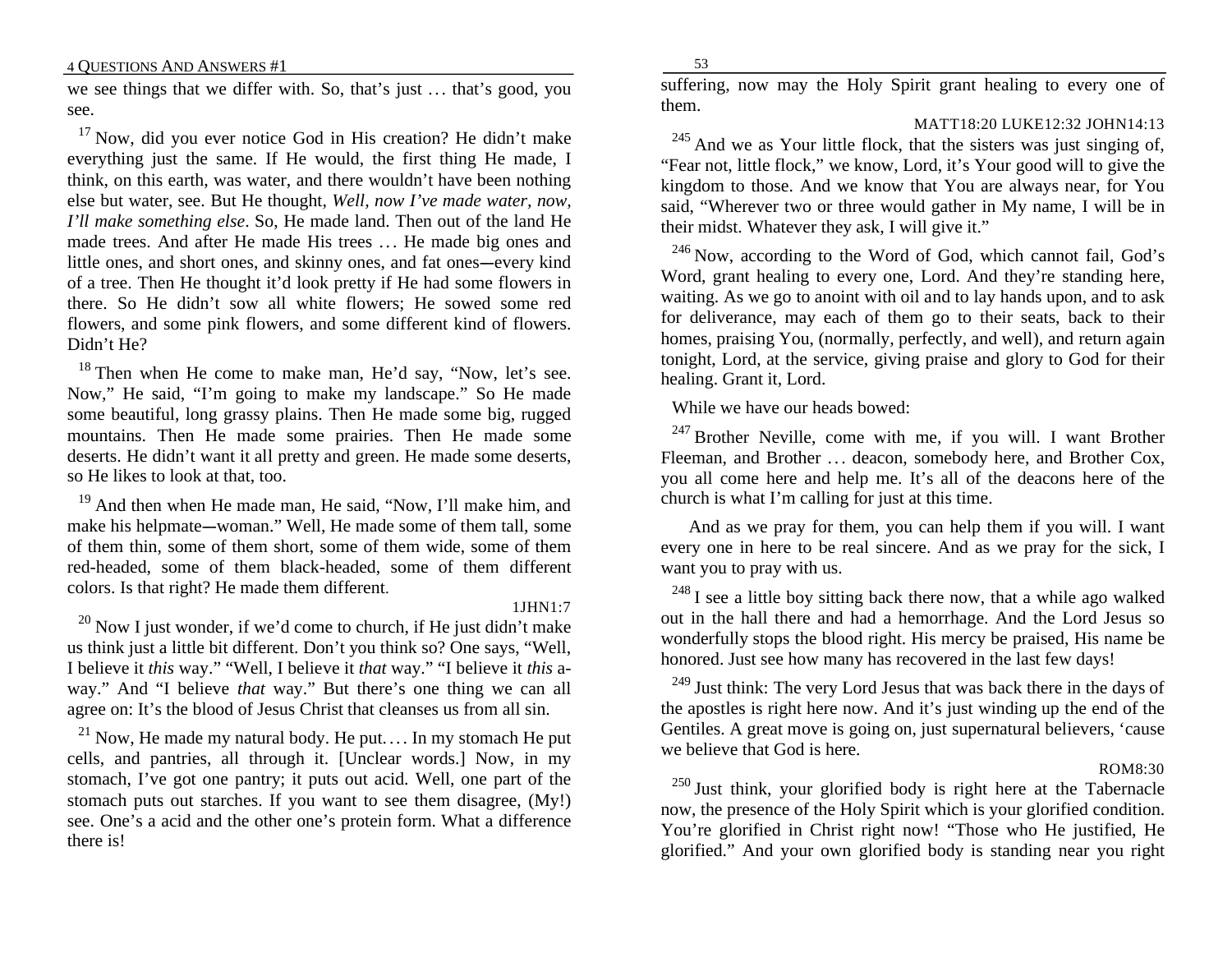And this is the original old song, I want you to sing it for me, "Only Believe." I remember, walking in that door, and this song has followed me all across the nations. And I want them to sing. She was the first one to play it, the first when I heard it. A buddy of mine wrote it, Paul Rader. And, before we pray for the sick, I want them to sing it while God's blessings rest upon the people for the sick.

 $241$  We've taken a lot of time. I'm sorry, Brother Neville. God bless you. Do you love questions? I do. Oh, and them were real good ones, they were just so good. And there's just another bunch. And, really, some of them hasn't been thoroughly went through yet. Oh, there's just so much to go through them. May the Lord bless.

 $242$  All of you keep your mind on Christ now, and let's change from the questions back to divine healing. How many is here to be prayed for? Let's see your hands, wants to be prayed for. All right, we're going to bring them forth and pray for them just in a moment, soon as our sisters sings this beautiful song. While we're making ready, hanging right above you now is the cloud; this is His body.

[Sister Gertie and her daughter sing "Only Believe."]

Only believe, only....

Now, you who are sick, move up around the altar now, if you will.

All things are possible, only believe;

Only believe, only believe,

All things are possible, only believe.

 $243$  [Brother Branham begins humming "Only Believe."] Now, Heavenly Father, we're so thankful today for this Scripture and for this song, "Only Believe." We can hear You say to the father who had the boy with epilepsy, "Only believe, for all things are possible."

 $244$  Now, we pray, God, as these people are coming to the altar to be prayed for, seeing that we are here, negative, just the negative; the positive is just around us, the immortal Spirit that was upon us shall never die. It will be all through ceaseless ages. And we go forth now as Your anointed servant, to help our fellowman to receive help, for only one alternative, Father, that is that they would glorify You. And now may each one standing here at the altar this morning, sick,

 $^{22}$  Well, He puts out a mucus, a gland that'll function mucus that takes care of my eyes. If there wasn't mucus, my eyes would dry. And when I went to shut it, it'd just close. It's mucus that keeps it lubricated all the time.

5

 $^{23}$  Now He puts out a mucus through the bowels. He puts out just different kinds of glands, that He does. He has to put out mucus to oil each bone--a little oiling system there, to keep them bones oiled all the time. They don't agree with this oil. They don't agree with the others.

<sup>24</sup> But, He put a ear  $\ldots$  give me a ear. Now, I'm a-hearing. But it's sure disagrees with the eye (Sure does), because eyes see, and doesn't hear at all, see. But the mouth, it speaks, and the nose smells. But you see, every member will disagree one with another, nearly, but there's one thing that the whole body has to rely on—that's the blood. The blood pumps through every member of the body--just pumps right over.

And I heard a doctor say that here a few days ago, and I'm telling you, my heart leaped and jumped for joy. And I thought, *How beautiful!*

<sup>25</sup> Now, let me show you a vision. Here's a great.... We are all the body of Christ. Is that right? Every church member will agree that we're all the body of Christ. Now, some of the body of Christ might like to sit real quiet---don't say much. And another one likes to be real happy. And the other one, he does *this* or *that*. But, as long as we're saved by the blood, (see) borned again, sons and daughters of God....

 $26$  Now look at this great body of Christ up here, say, up above the earth, here. It overshadows the earth in a great body. And that body is the literal resurrected body of our Lord Jesus Christ, the Son of God. And now on earth, as a shadow, is His body, spiritually speaking.

 $27$  Well, now, as His body literal had eyes, nose, ears, and heart, so forth.... His body literal, that's raised up from the grave. And putting forth from that, each function of His spiritual body. Is that right? See.

 $28$  Now, like for instance, my shadow on the wall. And now, that shows that I'm standing somewhere, and reflecting a shadow. Well now, Jesus raised from the dead, and now He's reflecting His church ... His power in the church back on earth. Well, this hand moves like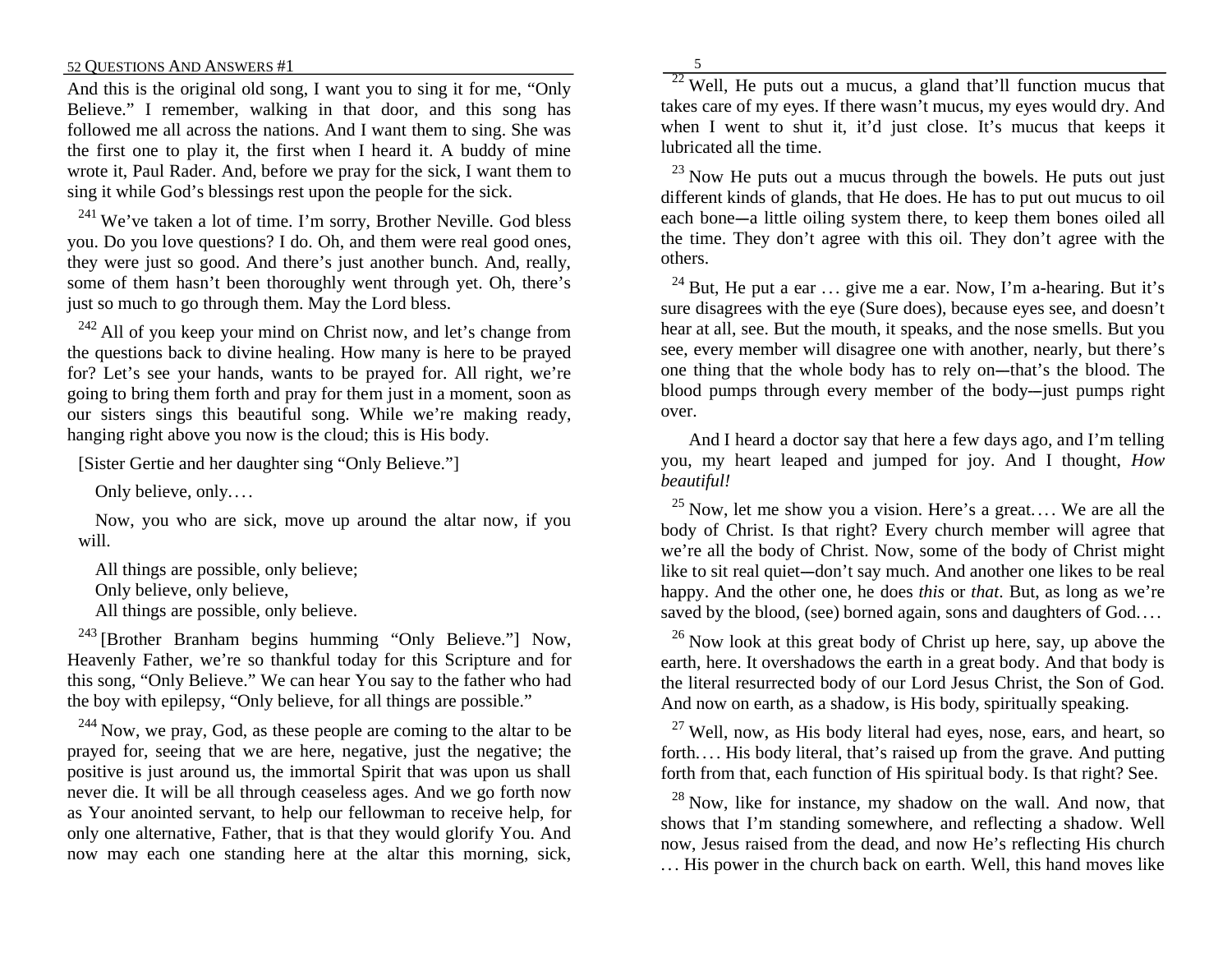*this*, and this mouth like *this*, and the head like *this*, and *this*, and. . . . Well, each action of the body, see, proves that there's something above, making this move to make that shadow act. Is that right?

 $^{29}$  Well, then, if we see the church come up shouting and rejoicing, and some sitting quiet, some crying, some doing one thing, another, remember that's only the reaction of the real body---the resurrected body of Jesus that's throwing the influence to that part of the body. See what I mean?

 $30$  Now, we believe that the body was Christ, and Christ is the body, and this is a reflection of the body. Then if the body here on earth, this earthly body that we have now, the church, then if it isn't.... If they say, "Well, the days of miracles is past." Then that part of Christ is dead; it doesn't reflect anymore (see)—His power. Then, this part of the body of Christ isn't living, for if it's living, and moving, it's making every reflection of its moving to the church on earth. I don't know if I'm making that clear enough to you, or not, see. It's just a. . . . There's the body, and here's the body here, now, just a shadow.

2COR5:1

 $31$  Now we know that everything on earth is a reflection of what's going on somewhere else. You are only reflecting yourself. What you are somewhere else, is what you are reflecting here on earth, see. If you are.... "For if this earthly body be dissolved, we have one already waiting," see. We have one waiting. And just what you are somewhere else, you are here.

 $32$  Now, if you and your life isn't just correct here, then your spiritual body is in a place that's just not correct yet. But, if you got all your members submissive to God, then what you are here, you're reflecting somewhere else.

 $33$  You've always desired.... When you was a boy, you wanted to wait long enough till you could put on long trousers; twenty-one years old; be your own boss. Then you wanted to get married, then you wanted to pay for your home, then the children's got to be raised. Now you're getting old and gray, and the first thing . . . still you're not satisfied. Why? You, yourself, this is your reflection. This is the negative. The positive is just the other side where you have never been yet.

51

That's right. They're standing there with a sword.

God says, "Come ye now, the blessed of My Father." That is the bride.

REV21:14

MATT25:34

<sup>236</sup> There's the servants, and look where the servants was camped. Twelve on this side ... I mean, four on this side: four on that side, four on that side, and four on that side; twelve tribes. The twelve tribes are a hundred and forty-four thousand. Look in the book of Revelation, he saw the city with its twelve foundations. Upon each gate was a name of an apostle, and twelve gates. And around it was the twelve tribes, (hallelujah!), sitting around.

 $^{237}$  And in there was the redeemed. Hallelujah! Black, white, yellow, brown, and all that's blood-washed will be His servants; He said they'll be with Him. The sun will not fall on them any more, they'll not hunger nor thirst anymore, and through a great ceaseless age will they live and reign with Christ forever: Him, the King; and them, the queen. Rule and reign forever!

 $^{238}$  The Lord bless you. Amen. I'll keep these; God willing, I'll be right back with them again, maybe tonight, and answer them tonight or whenever Brother ... we will get together and talk. The Lord bless you. Do you love Him with all your heart?

Oh, I want to see Him, want to look upon His face, There to live forever by His saving grace; On the streets of glory let me lift my voice; When cares all past, home at last, ever to rejoice. (Oh, my!)

As I travel through this land, singing as I go, Pointing souls to Calvary, to the crimson flow, (not to the church; to Calvary)

 $^{239}$  That's where we're pointing; not up to some theology, but to the crimson flow, to Jesus Christ. "The life is in the blood," and He is the blood of God, which is our life that lives in us now. Blest be the tie that binds.

 $240$  While we're going to pray for the sick, I want a special right now. I want Sister Gertie and her daughter, if they will, to come here.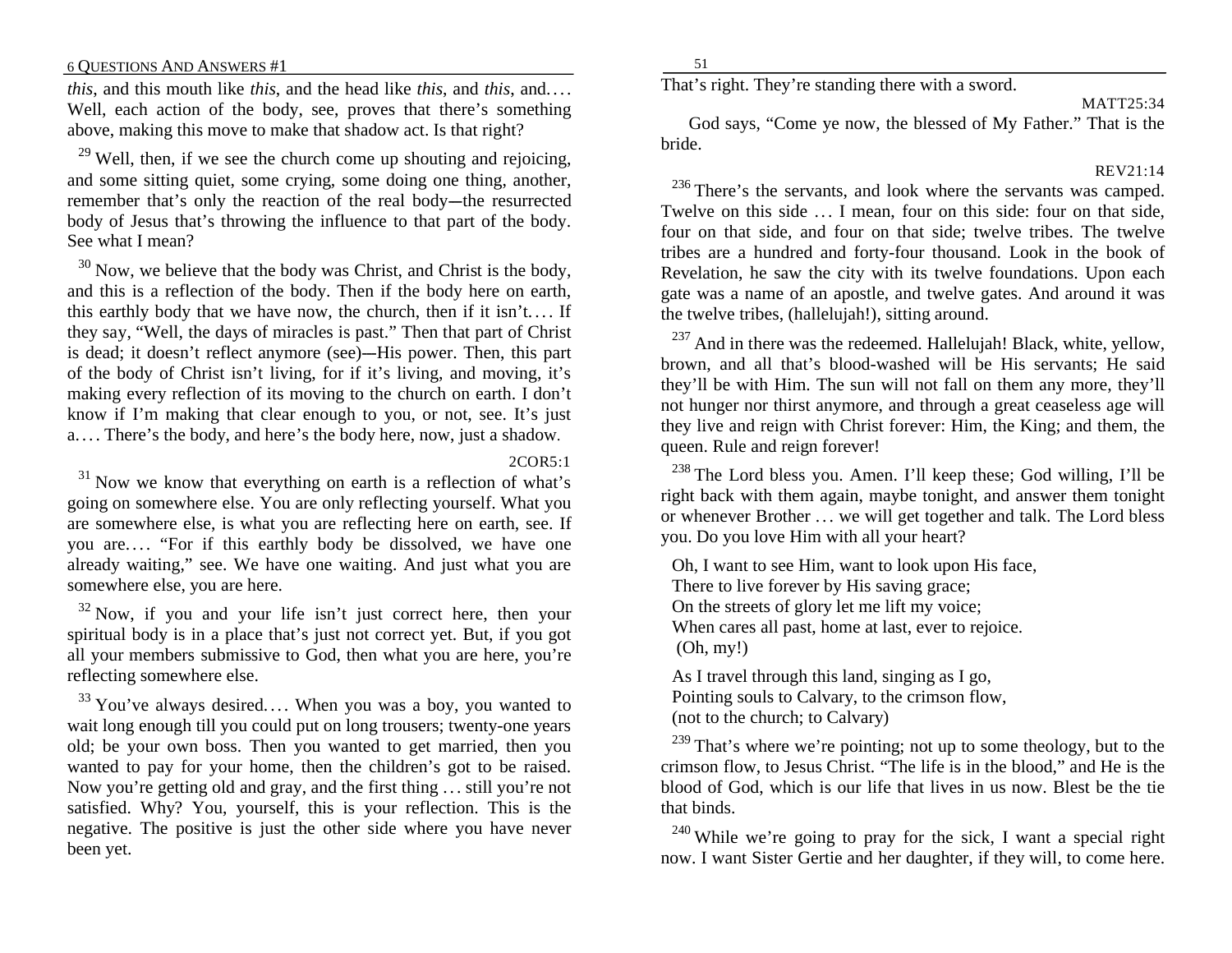are the Gentiles.

 $231$  Just a minute now, one more little thing on there. I can't. I will just have congregational prayer then, in a few minutes. Look here, I think this is more important right now. I want to pray for the sick, but we'll hurry up. Instead of having discernment, we'll just go right through. I want to ask you something. Here's even another one. I'll just have to take this and get it next Sunday, I guess.

 $232$  Look, friends, on this, how beautiful! Look! Want you to watch now, closely, this person who asked this question. The hundred and forty-four thousand, now, that is the servants; they'll serve. If you notice, positionally, in the old Scripture. . . .

 $233$  Always look at the shadow if you want to see what the positive is. That's right. Look back yonder, see what it is. Now, that's vice versa since the cross, and look what the positive is if you want to see what the shadow is. Back there, it was leaning up to the cross, we had to look (back there) to see the shadow, to see what the cross would be; now you have to look from the cross, look back and see what the shadow is, see. Look what Christ was in the days when He was here on earth. What He was then He is now. This is His shadow. See what I mean? You know, in the beginning when I explained it, that's what it is. Now, if I'm looking from back there, I have to look what the shadow was to find out what this will be, what the cross was.

# EX32:26-28 EX40:15

 $234$  Now, one day there was sin in Israel, and there was a man, by the tribe of the name of Levi. They pulled their swords and they went with Moses to the camp, and they destroyed everything that was sin. Is that right? God looked down and said, "Because you did this and stood for Me, all these others will serve you. You go right into the temple as priests." Is that right? "You stay right in the temple, and the rest of them will work and will bring in a tenth and take care of you." Is that right?

 $^{235}$  Oh, hallelujah! If you can see what that temple was.... That Levites was the bride. Now, when sin is awakening on every hand, the Levites is pulling their swords. The Holy Ghost-born bride is standing out, saying, "Jesus Christ in the positive is Jesus Christ in the negative, just the same. Sin is still sin; it's wrong to do these things!"

But you're desiring.... If there's a place in your heart desiring to be perfect, there's bound to be a perfection somewhere for you to reach, or that desire wouldn't be in your heart.

# PSA42:7

 $34$  As I've always said.... David said, "When the deep calls to the deep." Before there could be a deep to call, there has to be a deep for it to call from. In other words, I said before there was a Creator . . . creation, there has to be a Creator. And if this desire is so to be perfect, where you'd never get old, where you'd never get grayheaded, where you'd always be young, where you'd always be at your best, where you'd never be sick, where you'd never have a sorrow, never have a fear.... Why, if you so desired that, it's got to be somewhere, or you couldn't have that desire. Everything is a reflection.

 $35$  When the sun's up now, it's bright and shiny. The sun will go down this afternoon, and the moon will reflect its light. Now, it's not the moonlight at all. It's the sun shining on the moon that's reflecting to the earth. In other words, the moon is the bride, and the sun is the Son of God. And just as the sun went away, it shines its light back in a dimmer condition than what it was when the sun was here; but it shined. The church is to reflect the light of Jesus Christ, just like the moon reflects in the absence of the sun. See what I mean?

 $36$  The sun, see, now.... You couldn't walk ... get out here. The moon sometimes is so pretty and bright. Now, what does make it sometimes when the moon isn't pretty and bright? There's a lot of storm clouds over. Is that right? But yet, even in all that, you still got some light. If there was no light, sun, moon, or nothing at all, and it was absolutely out, and the sun wasn't shining somewhere, why, the darkness.... You couldn't even see your hand if it's before your like that. You couldn't see, it would be so dark, see.

 $37$  But there's a sun, and yet, you just get a little mist of it. You know, once in a while, a cloud will move back, and you'll see a little reflection of the moon somewhere. Why, that's when trouble are going on the church, and things. And the storm clouds, and contentions and indifferences in the churches, and things like that. Then the storm clouds ... and, oh, it's hard to get through. Let's just keep the home fires burning till it's all moved away. And then, watch:

7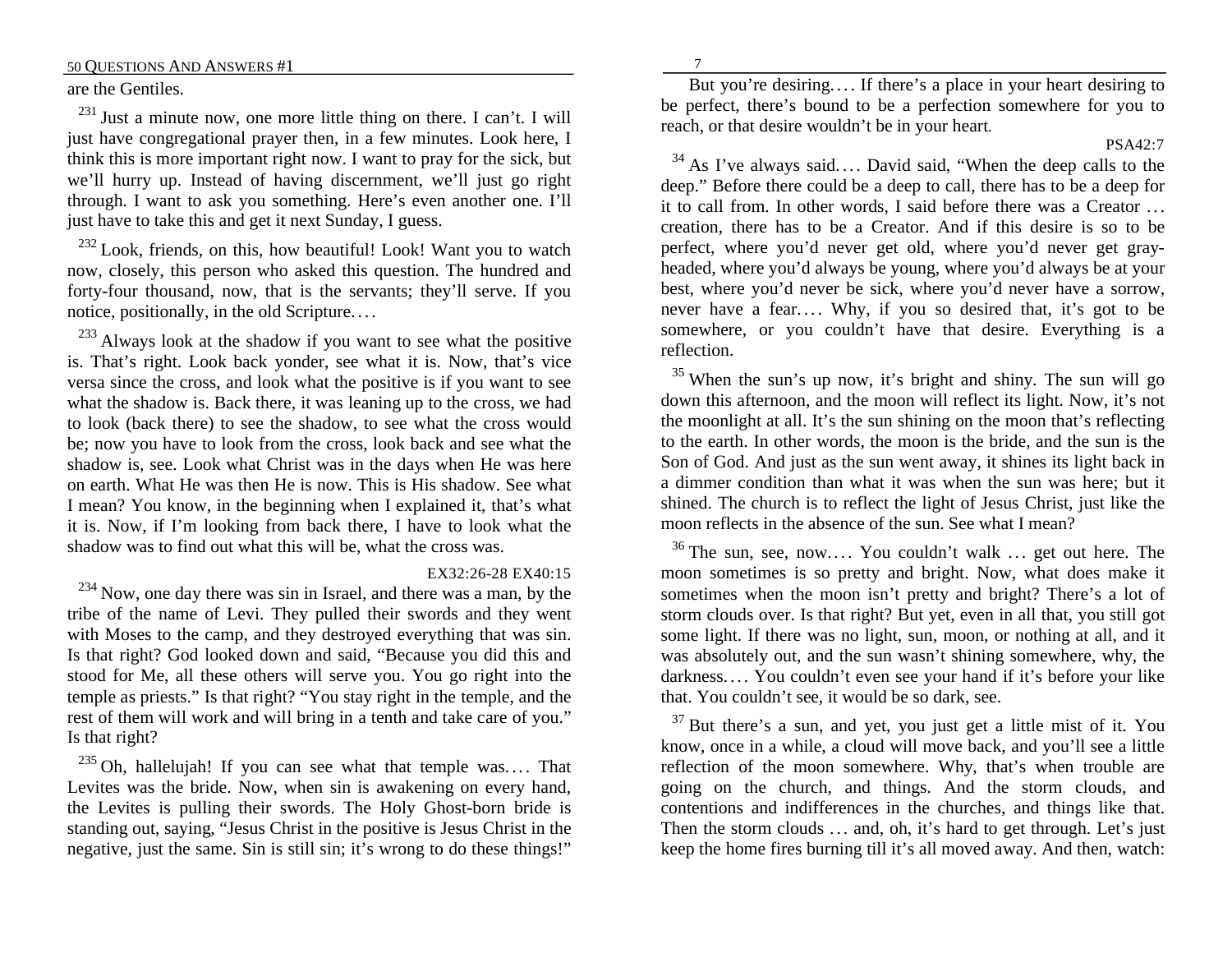Just as the sun begins to rise, the moonlight begins to fade out, and the. . . . Now, the moon doesn't quit existing. It's just that light that was shining from the moon just coincides, and comes right in and coordinates with the sun. It's all the same light.

<sup>38</sup> And some day when Jesus comes, the church will coincide and coordinate. Because it's the same power of God coming out of Christ into the church, and it's all coordinating together. And, "At that day, you'll know that I'm in the Father, and the Father in Me, and I in you." And there was just.... It's such a beautiful picture, to think of it. Now, I start on that, I'll never get our questions answered, will I?

 $39$  Now, I've got one here that someone gave to me just a few moments ago that the.... I don't know where. They probably ... perhaps they might write it over. It said, "Isaiah 4:24." Now, Isaiah 4 only has six verses in it, so I don't know whether you meant Isaiah 5:24. It says, "What is the meaning of the scripture, and when shall it come to pass? Isaiah 4:24." And Isaiah 4 has six verses. If you can . . . ever who wrote it, if you can think now, maybe, and rewrite it again, I can get to it, see. I won't know just where you was referring to, "Isaiah 4:24. What is the meaning of the scripture and when will it come to pass?"

 $^{40}$  Now, I won't keep long. I got a ... (All right, thank you, brother.) I got some places to go, and this.... You know, I was thinking, I had such scriptures here ... (Excuse me.), a letter from Mr. Baxter. And before we start on the services this morning, on this, I'd like for you to pray with me just a moment.

 $^{41}$  I'd come out of the services with the very best of intentions to going into . . . to my service overseas, just in the next few days. Now I get a letter from Brother Baxter, (Brother Cox read it to me over the phone last night and gave it to me this morning.), that they are trying to set it back again now, again. And I don't know whether that is Satan trying to hold me back, or is it God just waiting for the time to be right. I don't know. They're wanting to set it back a little piece, and they just kept setting it back since October. October, November, December, January: This is almost four months now that they've set it back.

 $42$  And now the vision has come.... Here it is written here in the

and the Jews takes the Holy Ghost to the Jews. And there'll be a revival that'll sweep the entire world. Hallelujah! And the power of God will be manifested amongst the Jews. Oh, how marvelous! Whew! Oh, my!

Let me see, right quick, Isaiah. We've got that, "sons of God." Now let's see:

# **QUESTION:** Is the Israel....

See if you could read right, brother. It was kind of run together, and he rubbed it out a couple times. And I will be looking for another one. If you will, please.

[Brother Neville reads the following question]:

<sup>228</sup> **QUESTION:** Is not Isaiah's meaning of the beating of the swords into plowshares to come to pass during the one-thousand-year reign of Christ, rather than something that man can bring, as so many modern religions tell us?

ISA2:4

 $^{229}$  Ever who you are, my dear brother or sister ... looks like a man's handwriting. But, anyhow, ever who you are, you are exactly right! That's when the plowshares will be beat ... or, when the swords will be beat into plowshares. That'll bring forth the Millennium reign. And all these modernistic religious cults that's going around trying to educate people into the kingdom of God.... That'll be when God Himself will come in the supernatural Being, in the supernatural power, to a supernatural-believing people, and will receive a supernatural power that'll mold God's sons. Hallelujah! It'll never be no more reading, writing, arithmetic. It'll be by the power of the resurrection of Jesus Christ. Then the world will study war no more.

# LUKE4:4,5 REV11:15

 $^{230}$  Every nation today, every power, every kingdom, is controlled by the devil. The Bible says so. And one of these days the kingdom of this world will become the kingdom of our Lord and of His Christ, and He will rule and reign a thousand years upon the earth; and rapture the church. Exactly, exactly right, dear reader.

REV7:9 The hundred and forty-four thousand is servants. The great number which no man ... "Multitudes which no man could number,"

JOHN14:20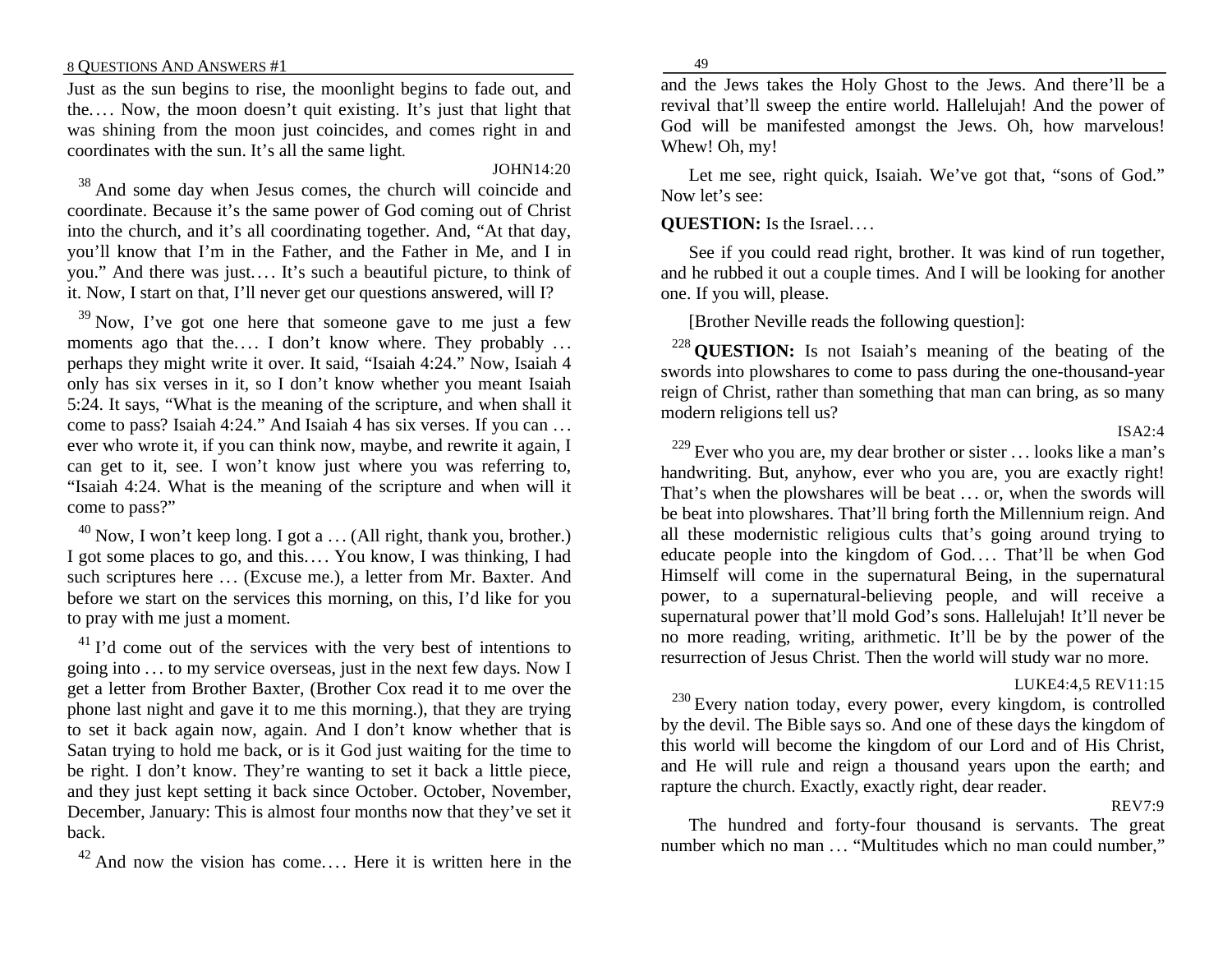persecution like that. There they are pictured exactly.

<sup>222</sup> O brother, when we see it coming, that's the reason I'm praying, that's the reason I'm crying to God, "Lord, let me get to those Jews. Let me start in down here in Africa, work with a few of those Gentiles and Mohammedans. Let me go over here to India and try to produce and say to them the real Lord Jesus Christ with His powers, miracles, His Baptism, everything, and the Holy Ghost." Then when they come to Jerusalem. . . .

 $223$  Brother Beeler, this was what you was asking about. When they come to Jerusalem and stand out there, and say, "Now, if Jesus is the Son of God that's raised from the dead, He knows the things just like He did back there in the beginning, He can produce the same life that He did back there. And if He does, will you accept Him as your personal Saviour?" And then show that God by His great powers and things of His resurrected power, He's with us.

 $224$  Then when they do that, say, "Now, you that have received Him as your personal Saviour (I hope there'll be thousands of them.)" say, "the same Holy Ghost that fell on the day of Pentecost is right here for you."

 $225$  There, the Gospel goes back to the Jews right there at that time. Then there'll be a revival amongst those Jews right there that'll carry thousands and tens of thousands and . . . a hundred and forty-four thousand, into the kingdom of God, will be sealed by the sealing Angel.

I trust that He's coming from the East. That's the way He is from us now, with His seal in His hand. Then, oh, I want to be gathered in there.

 $226$  "I've sent a persecution here and a persecution there, and I've run the Jews and drove them as hard as I could. And they've drove back in. Many Jews in the United States (which they won't escape from) has already received the Holy Ghost. But I've got all of the hundred and forty-four thousand standing there that's going to receive the baptism of the Holy Ghost."

 $227$  Right there, as soon as that sealing Angel begins to seal that hundred and forty-four thousand, the Gentile church door is closed,

Bible just exactly what will come to pass; but when, I don't know. Now, I have told the people just (with good faith) what they told me: to be ready along this time.

Now people think that maybe I'm just not honest about it. "When is he going to go?"

 $43$  But when I get these letters and they tell me, "Well, they can't do it just yet. There's *this* has to be done, and *this* has to be done." Then I feel bad, facing the people. I don't know what to do. But one thing, I'll do this, and you all with me: I'm going to commit it to God, say, "Now, Lord, when You're ready, I am," see. And if I just....

<sup>44</sup> Sometimes it's the church that's out of cater; now it's visas or something. You know, there's just things like that. It may be Satan trying to do it. So while we pray this morning, and each time when you're praying through the week, you pray for me and ask God, that if it's Satan, to move him out of the way, see. And if it's His will, hold me here, see. He knows just exactly what to do. There may be something another He's moving around, getting the picture right. I never want to get ahead of Him. Oh! When you do that, it's terrible, see. So I just feel that it's ... that it may be.... I don't know which to say, 'cause I don't know.

<sup>45</sup> It's just like our dear brother, George Wright; many of you know his conditions, don't you? And you know the doctors has given him up, that he's supposed to've died a week ago, or more, see—Brother George Wright. I went down to see him, and while down there I prayed and prayed as sincere as I knowed how to pray for him. And then coming home and I wondered what would take place. And after a few days, well.... I had a vision last Monday morning, and was waiting....

 $^{46}$  Now, there's a woman that I've prayed for, with cancer, and I seen her stand and she's.... They'd opened her up; she's just filled with cancer, just sewed her back, again, but she's going to live. I know that.

 $47$  But, now, Brother George Wright, I didn't get the vision clear. I was coming ... the same vision, I was coming out and I seen his place, his house. And on the left hand side of the house where them trees are standing, that willow tree, right along above there I seen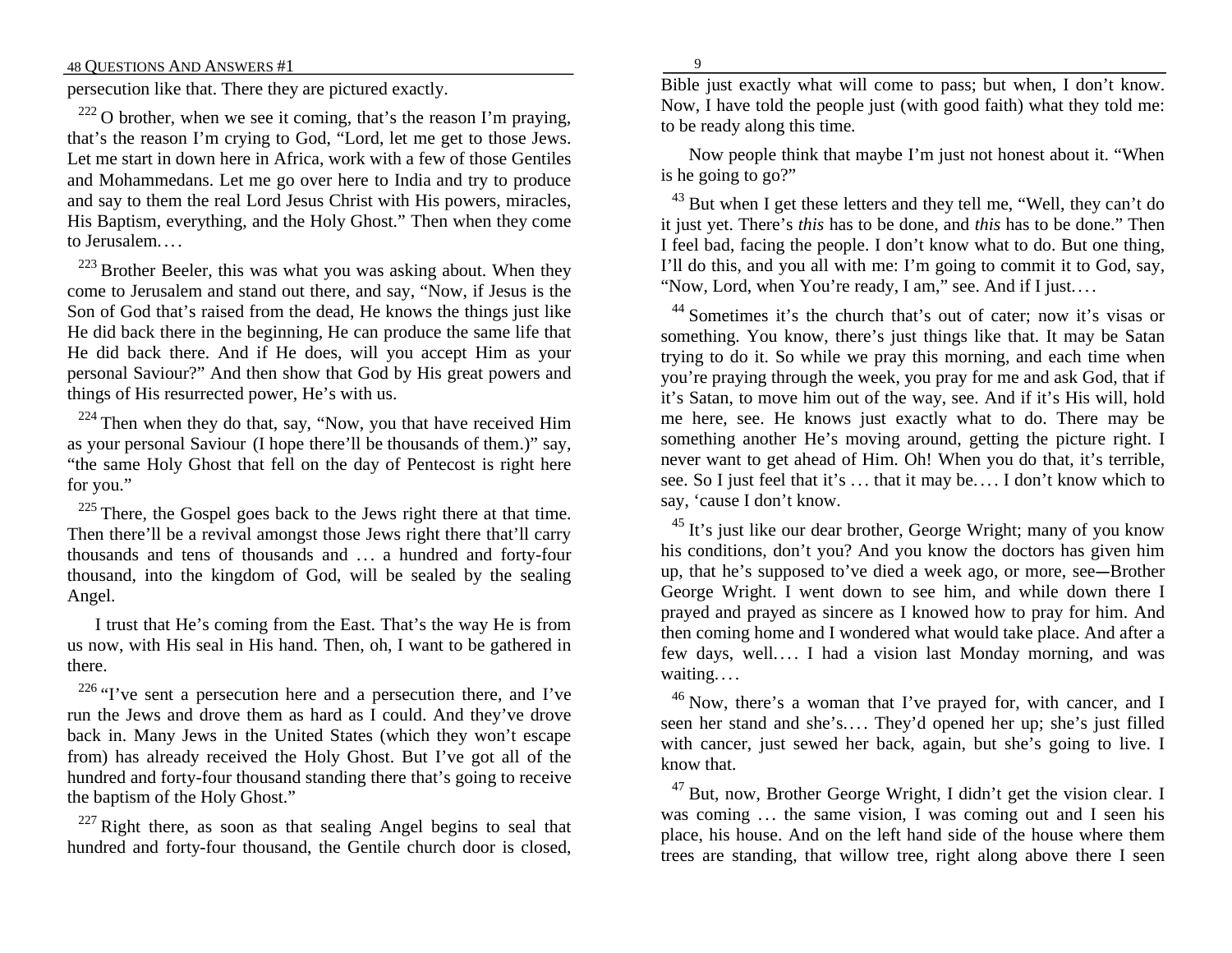some clods of dirt, almost as big as my fist, rolling down. And I heard that Angel which was standing by my side, said something about a grave and Brother George.

<sup>48</sup> Now, it was either this: that it was Brother George's grave that they were digging, or it seems to me.... Now, remember now, I wouldn't state this ... and I believe we got a PA system moving through here  $\dots$  or, a recording system, rather. But now I want to make it clear, like I did to them, I think it was this:

<sup>49</sup> There's a bunch of people down there laughing at him because that he's believing that God's going to heal him after the doctor said his.... Well, he can't, see; the blood clot's done into his lungs, he's spitting out blood, and everything else. He said, "Just the first little grain goes to his heart or his head, it'll paralyze him or kill him," see. And he's seventy-two years old, past the allotted time.

 $50$  But I believe that it was this: that he'll dig the graves of some of those that's laughing at him--dig the graves. And now, I didn't know that he was a gravedigger, but he is, see. When I thought that he does dig graves, that's what he does. And it seemed like there was something about a grave and digging a grave, or something like that, and Brother George Wright.

 $<sup>51</sup>$  I've asked the Lord now, for about four nights, to repeat it to me</sup> again if He would. It come along about seven or eight o'clock one morning. So I trust that He will make it clear. But I do believe with all my heart.... Now, this is just that I was right when I say that he will dig the grave for some, for those that's laughing at him, if I got it clear. But I'm not too sure of it. It was something about digging a grave, and Brother George Wright. I think that he was to dig the grave of somebody was laughing at him.

 $52$  Now, God is love, and, oh, we just love him with all of our hearts.

 $53$  Now, this morning we don't want to take too much of our time here on these questions. I'll answer them the best of my knowledge. Now, friends, I can make so many mistakes on these things. I'm just a man like all the rest of us. And Brother Neville, or any of these other ministers, or so forth, could answer them just the same as I could. But, I do this for a purpose: to kind of find out what's on the heart of the people.

47

mind. And here we seen, around ... a hundred and forty-four thousand around that great redeemed bride. It's this remnant was left. There they are, there's the Jews, there's sealed the hundred and fortyfour thousand. Here's the ones that's sanctified, that refused to get the Holy Ghost. The church will persecute against . . . the Roman church and them will persecute them. But the bride's already raptured and in Heaven. There they are, placed exactly the way the Bible said they would be, see.

<sup>217</sup> So the hundred and forty-four thousand are Jews, God's servants. And when the Holy Ghost Gospel is preached to them, and they receive the baptism of the Holy Ghost just exactly like they did in the beginning, the Gentile dispensation is finished, the church is sealed away, the rapture comes.

<sup>218</sup> The Gentile days: The Gospel's been preached everywhere, hammered amongst the Gentiles, pulling the seine, trying to get every fish there is in the water to come in. And look at them: The biggest part of the haul is all turtles and water spiders, and so forth. Just as soon as the revival's over, they go right back out in the world again. The fish is almost already strung up. See what I mean?

<sup>219</sup> The Gospel's been preached! You don't hear no more crying, no more moaning, no more sighing, crying for the baptism of the Holy Spirit. They like to come in. Yeah, they lay hands on them by the hundreds, and they carry on and dance, maybe, or something another like that. That's all right, but that's just the attributes.

 $220$  The Person Christ Jesus produces the real thing, and keeps that person secured in Christ until He comes. There He is. And that's why there's no more time; the doors is just about shut. The net's just went forth, it's about its last time, just a few to pull like that to get into the kingdom of God. The doors are closing!

### REV12:15

 $^{221}$  Then what's the next thing? The Jews has got to receive the Holy Ghost and be baptized in the name of Jesus Christ. Though they persecuted and made fun of; and, there, as soon as the Holy Ghost is represented to them, they receive the baptism of the Holy Ghost. The Gentile church is raptured. And those who refused, and just walked under justification, the dragon (the Roman power) spurts the water, which will unite with Communism, and take the church into a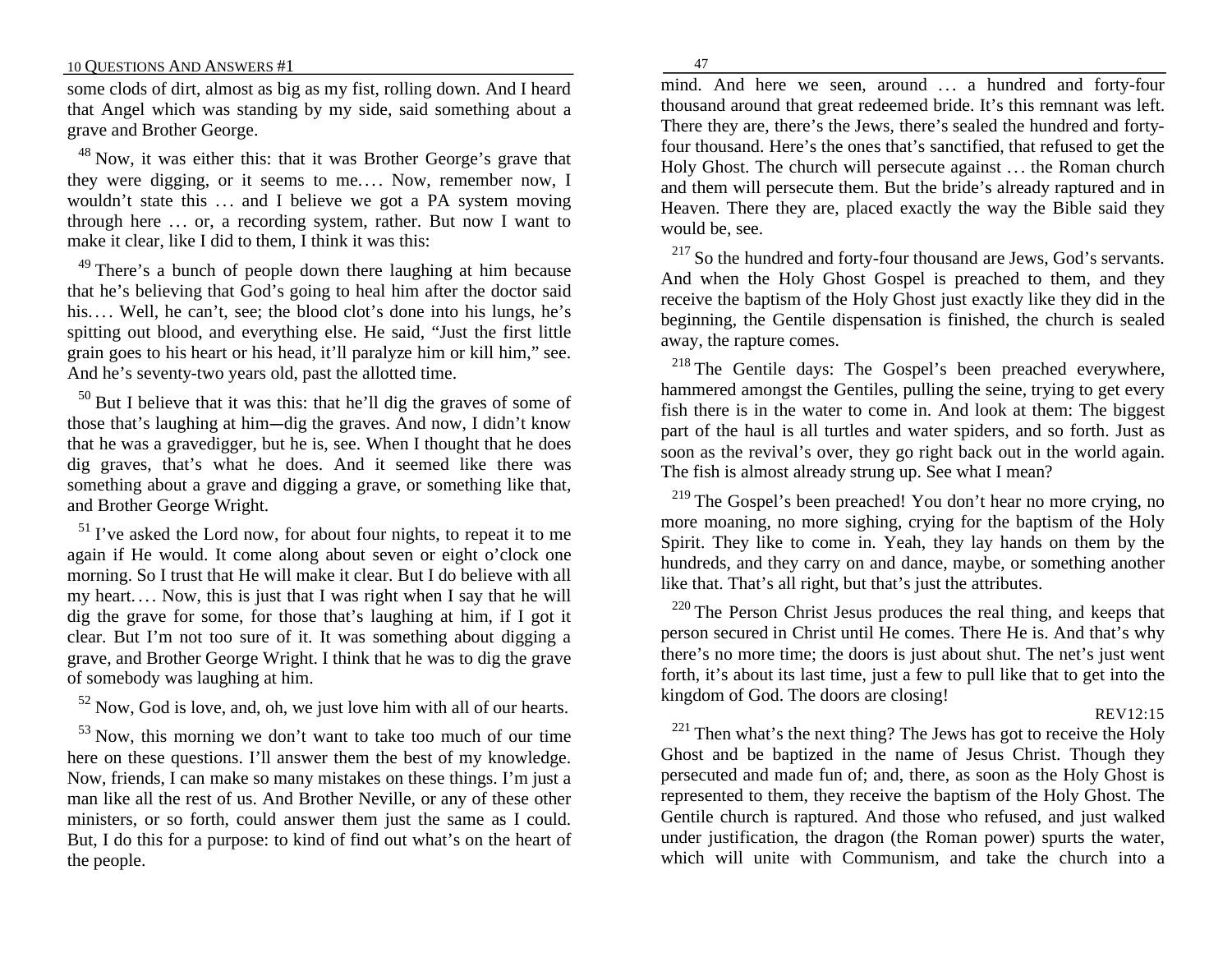Saying, "There'll be three *isms*. And they would all heap up in one *ism*, and that *ism* would bring forth a persecution that would send Jesus Christ to the earth again." Yes, sir. Exactly so. That was Communism, and Hitler and Nazi, and so forth; and how that Fascism of Mussolini, and Hitler, and Stalin. I said, "One of them will take the place. I don't know which one it'll be, but I believe it'll be the king of the North." Surely you remember those things and how those has been taught in here; and Brother Mahoney, and you all from way back there, though.

And they said, "If you preach that...."

 $212$  And on this NRA thing, I said, "That's not no mark of the beast; certainly not. It's a religious boycott; not that." I said, "That's just a forerunner to get the people ready, and knowing that it's just beginning. Right here is the beginning of sorrow, right there's where we start in. Right here is when the time begins to set close." Now, notice, at that time.

 $213$  Now, the persecution come upon the Jews, and they begin to persecute them from every nation and drive them right into Jerusalem. Is that right? Every one, they're going right.... And He will have a hundred and forty-four thousand. Look over here a little farther in Revelation where John.. . .

 $214$  Mr. Bohannon down here said to me, said, "I couldn't read that Revelation." Said, "There was the bride standing on the Mount Sinai." Said, "There was the bride up yonder in heaven." And said, "There was the bride, and the water . . . dragon spurting water out of his mouth to make war with it."

# REV12:17

 $^{215}$  I said, "Mr. Bohannon, the thing of it is, you've got the wrong thing, calling it the 'bride.'" I said, "The Jews will stand on Mount Sinai, the hundred and forty-four thousand. The bride, correctly, was in Heaven with Jesus. And the dragon that spurted water out of his mouth will make war with the remnant of the woman's seed." That was this group here that had to go down, not that, see. The remnant of the woman's seed, "the sanctified church," without receiving the Holy Ghost, that's the ones he made war with, see.

<sup>216</sup> Here they are, there's three tribes. Always keep them three in

11

Then if I see four or five pulling on one thing, then I think, *Oh*, *oh, here we are*. *I know where you're at now: some little questions in the church*. And now let's just forget about the little questions. And the main thing above everything is to keep the church in harmony and in love of God, and moving on. If we can all believe that the blood of Jesus Christ cleanses us from all sin and unrighteousness. . . .

1JHN1:7

 $54$  If a woman sitting next to you, or the man sitting next to you, if he doesn't believe that Jesus will actually come visibly again, let's just go right ahead, anyhow. We don't agree with them on the Scripture. But let's make the church move on for harmony, because in there we're going to catch some more people. But when the church is out of harmony, then you hurt the church, then you hurt the cause. You just can't do it. But when we can agree upon one thing: that the blood of Jesus Christ cleanses us from all sin (that's right) and sin is gone, then we're pretty close to home line then, Brother Neville. When blood ... when we're blood....

I've got a brother, we're blood relation. But, my, how we disagree; hmm, miserably. But, just the same, we're brothers.

 $55$  Now, I was thinking of this week, coming week, if I didn't go overseas, maybe.... Brother Caubles come over, and he wanted to start a campaign in Louisville, and he wanted to get the Armory; that we had a little healing service over there the other night, and the Lord worked some marvelous things. But then I find out that those brothers from Del Rio, Texas--Jessup brothers--is having a service in Louisville and they got their best speaker over there for these next coming weeks. And said he didn't know just when he was going to leave. Charles, I believe it is, that's to be there this next week, and I certainly wouldn't start a revival nowhere and a campaign of that kind going on.

 $56$  And they're also having a healing campaign. And so the healing campaign is in the afternoon, this afternoon. And so I wouldn't want to start a meeting and them having a meeting there, 'cause I know what it is to be somewhere and it just.... Oh, you know, while  $\Gamma$ m holding a meeting and somebody jump up and start a little meeting like that. It just doesn't look good, it doesn't give it the right place,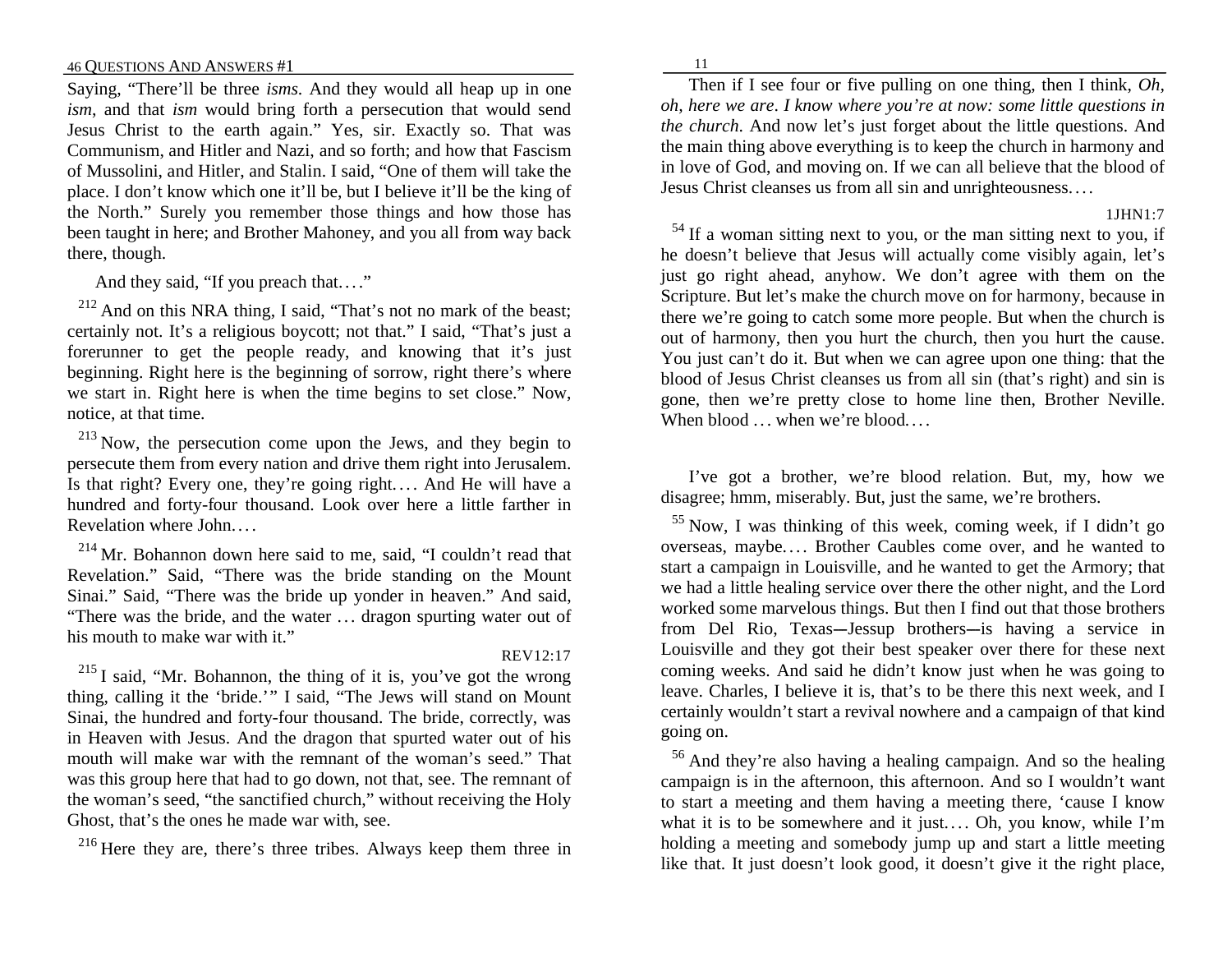you know. So we'll just wait till a little later on, maybe the Lord will help us. He'll help us anyhow, and so we just believe and hold on and be faithful to God.

Now shall we pray:

 $57$  Father, in Heaven, let Thy blessings shine upon us now as I go forward to answer these questions. O God, just.... There's some of them here I've never even looked at yet, and only two or three that I read just a while ago. I pray, Father, that You'll help me and give me wisdom and understanding, that I'll only speak that which is right. Grant it, Father. And may I have Thy wisdom and may the Holy Spirit come down just now and grant the wisdom that's needed. Bless us together today, Lord, as this little tabernacle group here.

<sup>58</sup> Bless our dear beloved brother, Brother Neville, here, Father, who's labored along, as shepherd here in the pastor field, that's trying to lead the sheep to the green grass and the deep clovers, and out into the water and then back to the shade tree, and caring for the sick and the needy and the little crippled ones and those who are weary, and try to doctor them up and bring them, so they'll be real sheep. O Father, I pray that You'll bless him. Give him wisdom and knowledge and understanding.

And help us all together now, Father, and we'll give Thee the praise. In Jesus' name. Amen.

 $59$  Now, in some of these here, I'll get them out of different parts of the Scripture where they're belonging to. And now we'll just start on some, and answer right along till we can get as many as we possibly can out. I believe we can get them all, and I'll kind of watch here that we get out early.

The first thing is just a question, just a straight question:

**QUESTION:** I was baptized at the age of thirteen. Should I be again?

Now, that's a nice little question to ask. Well, now, friend, I always leave that to the person.

 $60$  Remember, I don't know.... There's one that I do know who wrote it, that's this one right here, and the man handed it to me himself. And somebody asked me a question back there that I should answer, and they never put it on paper, and I said, "If I got enough 45

 $^{206}$  Now, watch, the Jew is the milepost; we're following him now. Now, when the First World War come, would've took every Jew that scattered to all the nations. Like the first Scripture today was asked, how He'd scattered them among all nations, there they all are. And here come the winds coming into Jerusalem, everywhere, a world war. REV7:3,4

 $207$  And He said, "Hold! Stop it until we seal the servants of our God." Other words, "We're bringing them in from all the nations, everywhere, bringing them in, 'cause we got to get them out of here to seal that hundred and forty-four thousand. Hold it!"

 $208$  And the World War I stopped on the eleventh month of the year, the eleventh day in the month, the eleventh hour in the day, that the eleventh-hour people could come in. The last call for the Jew! And he's going to receive the same baptism of the Holy Ghost that they got back at the beginning back there at Pentecost, be baptized the same way, and everything, the eleventh-hour people moving in.

REV7:3

He said, "Hold it, now, until we have sealed."

How long going to hold it?"

### REV7:3,4

 $209$  "Until we have sealed the servants of our God. Now, we're sealing the Gentiles, they've been sealed away. Thousands times thousands through these persecutions and tribulations, they're sealed away. But wait a minute! Just a minute! Don't let the.. . . Don't let the time come till we seal these servants." And he sealed a hundred and forty-four thousand.

 $210$  Then the winds was let loose again. Now, notice. And since the First World War there has constantly been a persecution against the Jews. Up raised Hitler for the Second World War, and when he did, he begin to.... What? He was going to tear the whole world up right around. Is that right? He was going to tear it up, and right around. Yes, he was.

 $2^{11}$  Everything had to be Communism. Do you remember when you was going to put me in this jail down here after preaching the same thing down here at the [unclear word] hall that night? Yes, sir.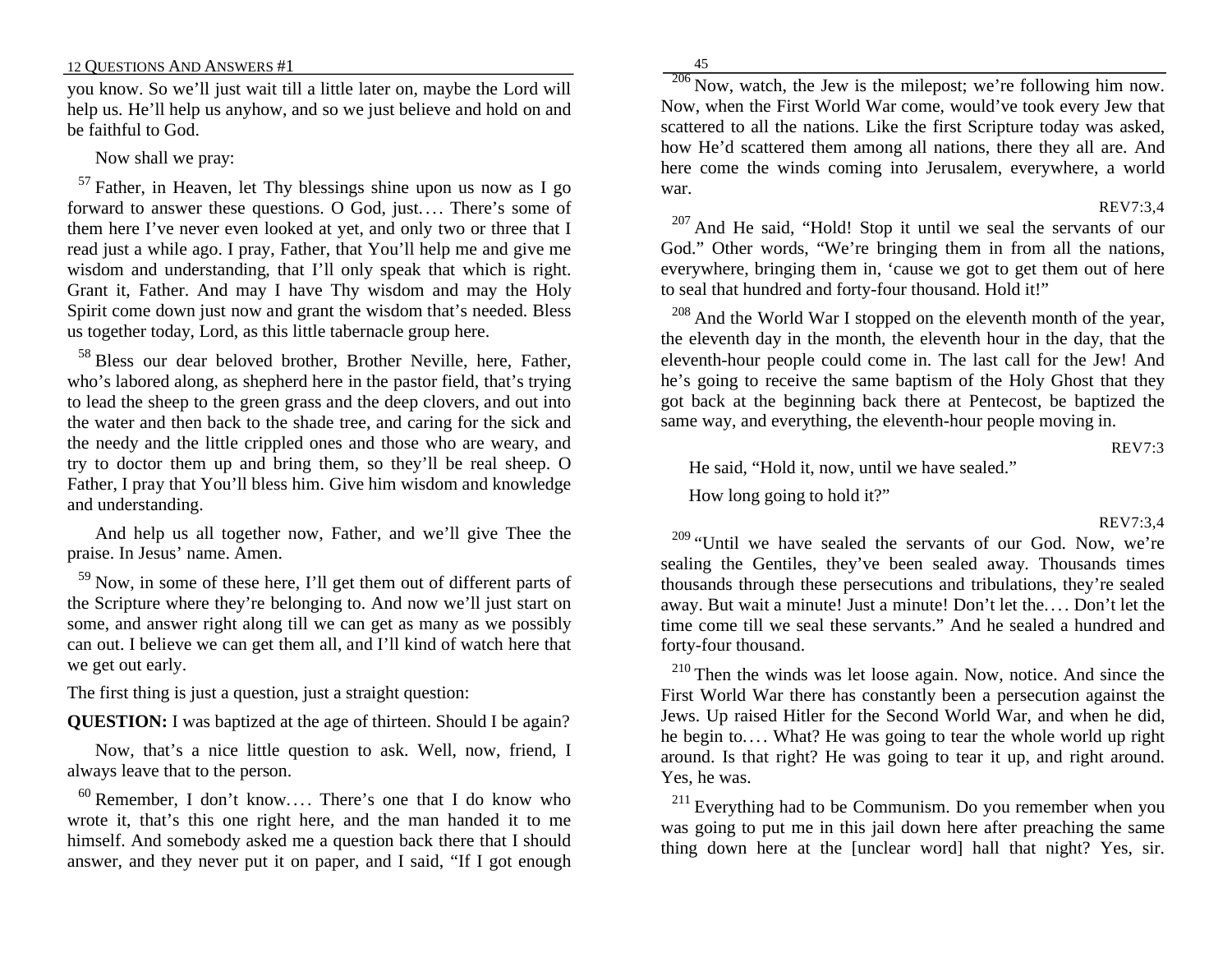in to take over.

EZEK9:4

MATT20:1-10

 $201$  And now, here come another One. Now, if you'll watch and refer that Angel, he's the same Angel that come out in Ezekiel 9, when the men come from behind their gates with slaughtering weapons, was going through Jerusalem to slaughter the Jews. You remember? He said, "Hold it! Hold it! Stop it, till you go through the city and put a mark on every forehead that sighs and cries for the abominations done in the city." Is that right?

 $202$  Then, after He did that, then He let them go in the slaughter. That was the persecution under Titus. Now, you see, this same Angel come forth again, coming from the East, from where Jesus shall come; and He has the seal of the Living God. Glory!

EPH4:30  $^{203}$  Now, what is the seal of the Living God? Oh, if that ain't a big dispute in the world today! Some say it's keeping the Sabbath day, some says it's for doing *this* and *that*. But the Bible said, "The Holy Spirit is the Seal of God"! Ephesians 4:30 says, "Grieve not the Holy Spirit of God whereby you are sealed until the day of your redemption," see. All right. It's the Holy Spirit.

 $204$  Then what come? Now, look! Oh, when I think of this, my heart jumps. Now He said, "Hold the four winds until" (in other words) "we seal the servants of our God in their foreheads." The servants, the Jews. John turned, said, "I seen a hundred and forty-four thousand sealed away." Now, the winds all started in, and they were to cover the earth and the battle of Armageddon would have took place in the First World War, but....

 $205$  Now I have to get another Scripture here to show you Jesus talked about the people that.... He said, "Some come in at one hour, and another hour, and there was eleventh-hour people. The eleventhhour people." Now, you who are spiritual read between the lines, because I got to jump here and hurry. Now, look. Come in, the eleventh-hour people. And right.... Now, the first come in and received a penny, and the next come in and received a penny, and the eleventh-hour people got the same penny that they did begin at the first. Is that right? The eleventh hour!

13

time after these here I would answer it."

But now this here: "Should I.... I was baptized at thirteen. Shall I be baptized again?

If you've been a Christian all along, since you was thirteen years old, a believer in Christ, I'd just remain like you are. I wouldn't if God has blessed you and give you the Holy Spirit since then.

 $61$  And the baptism is only a form; it's just to show the world, or the congregation that you're with at that time, that you, before witnesses, prove that you have believed that God sent His Son and He died and rose again on the third day, and you was buried into Him and have risen to walk in newness of life. And them same people that watched you when you was baptized will meet you at the judgment, see.

And then along, if someone (a stranger) says, "Was...?" or, "You're...."

"Yes, I have been baptized unto my Lord's death and burial."

MARK16:15,16 JOHN3:5

 $62$  See, I think that baptism.... Oh, I do say it's essential; I wouldn't want to say it isn't essential. But it is essential because every commandment of God is essential. Don't you think so? It's essential that we must be baptized. Jesus give this statement in St. Matthew . . . or, St. Mark 16, He said, "Go into all the world and preach the Gospel; he that believeth and is baptized shall be saved." And when He was talking to Nicodemus, He said, "Except a man be born of water and Spirit he will in nowise enter," see. It must be baptized. I believe in immersing, in baptism, in the name of the Lord Jesus Christ, and to be raised again in newness of life, to walk after the commandments of God.

But, you say, "Brother Bill, did you ever baptize anybody over, who had been baptized when they was a little fellow and then be rebaptized?" Many times.

### REV2:5

 $63$  There's a Scripture over in Revelation, the second chapter, speaking to the church, He said, "Repent and do your first works over again." And many of them interpret that Scripture to say this: that that means you've to go right back and do the same thing over. Well, if you'll notice, dear Christian friend. . . .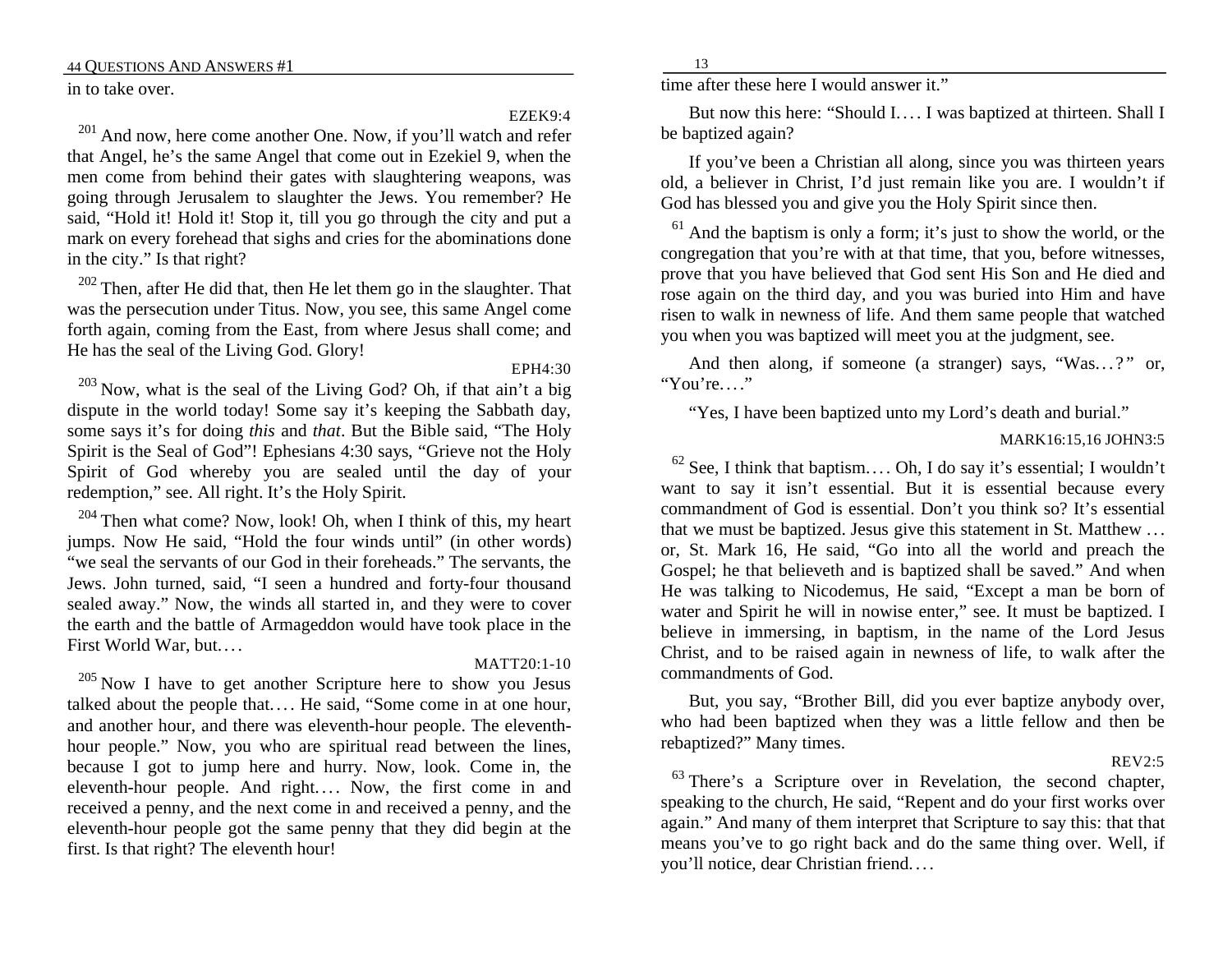$64$  Now, I'm not disagreeing with this now, see, 'cause we've got the baptistery filled up. We're ready to baptize anybody that wants to be baptized at any time. But we're not disagreeing. If you want to be baptized, if that's something that's standing in your way and you feel like you should be, you go do it. That's right. You go do it. Don't let nothing stand in your way; you make yourself perfectly clear.

 $65$  Just like if you had taken something, years ago, and you feel like you should go make that right, you go make it right. No matter what it is. You keep everything clear. 'Cause you'll come up to that thing, you can't go any farther till you get that out of the way, you see. You've just got to lay aside every weight and the things that so easily beset you.

And if you want to be baptized again, go ahead; that's the thing to do. I've baptized many over.

REV2:5

<sup>66</sup> But now to that Scripture that you're referring to, that wasn't talking to an individual; that was to a church, see—the church. What they had done, they had lost their first love, see, the real cream that they had in the beginning. And they said, "Lest you repent and do the first works over again," start right back and get the thing . . . talking to the church: "Unless you repent and go back again," well, then, He was going to move the candlestick.

And like if you want to be baptized, and if you was baptized when you was thirteen, or whatever age, why, you be baptized if it's in your way.

# ACTS19:4

 $67$  But now to say that Scripturally, I could say you should be baptized again, there's only one scriptural way that I could announce that people was rebaptized. There's only one scripture in the entire Bible that people was rebaptized, and that was those who was baptized by John the Baptist before the Holy Ghost came. Paul, in Acts 19:5, told them that they had to be rebaptized again in the name of Jesus Christ, in order to receive the Holy Ghost, see.

# ACTS2:38 ACTS10:44

 $68$  Now, you don't have to be baptized to receive the Holy Ghost, because you can receive the Holy Ghost when your heart's right, see. Because, on Acts 2, Peter give a formula to . . . a formula to "Repent,

<sup>196</sup> Now, where does Mrs. Branham serve me at? In the house. That's the bride. Mrs. Neville, that's where she stays, in the house, serving you. That's where the bride (not the servants), the bride serve.

*. . . in* the *temple: and they . . . sitteth* upon *the throne shall dwell with them.*

And *they shall hunger no more, ...* [They missed a few meals, looked like (didn't they?) when they was here] ... *hunger no more*, *neither* shall they *thirst . . . neither shall the sun light on them, nor any heat.*

*For the Lamb which is in the midst of* them *shall* lead them and *feed them, and shall lead them unto the living ...* [just a minute] ... *living fountains of water: and God shall wipe . . . all tears* [that's a crying bunch that got in there] *from their eyes.* [See?]

 $197$  Now, notice, they hungered and thirsted, and cried, and mourned and begged; they come out of tribulation, saying, "Look at that bunch of holy rollers; oh, they're crazy!" Oh, my! Yeah, see. But they cried and they begged, they didn't fuss and stew. And they just cried and begged. And, see, and they was all kindreds, tongues, and nations.

Now, the hundred and forty-four thousand, that was the Jews. Abraham was God's servant. The Jews has always been God's servants. The Gentile has never been His servant.

 $198$  Now, just have to hurry through this now, because we got two or three more. And I will hurry just as quick as I can. Not to try to overrun these, but I'll come right back and get them again next Sunday (if the Lord willing) and spend more time on them.

### REV7:1

 $199$  But look, now, he saw all four corners of the earth, and the angels standing on four corners of the earth. Now, you say, "I thought it was round"; that don't keep it from having four corners, you see. All right.

# REV7:1

 $200$  Now, "On four corners of the earth, holding the four winds." In other words, here went the winds, blowing in the wars and strife that come all over the world. When did that ever happen? Never until the First World War. "Holding the winds," and they were striving, going

# REV7:15-17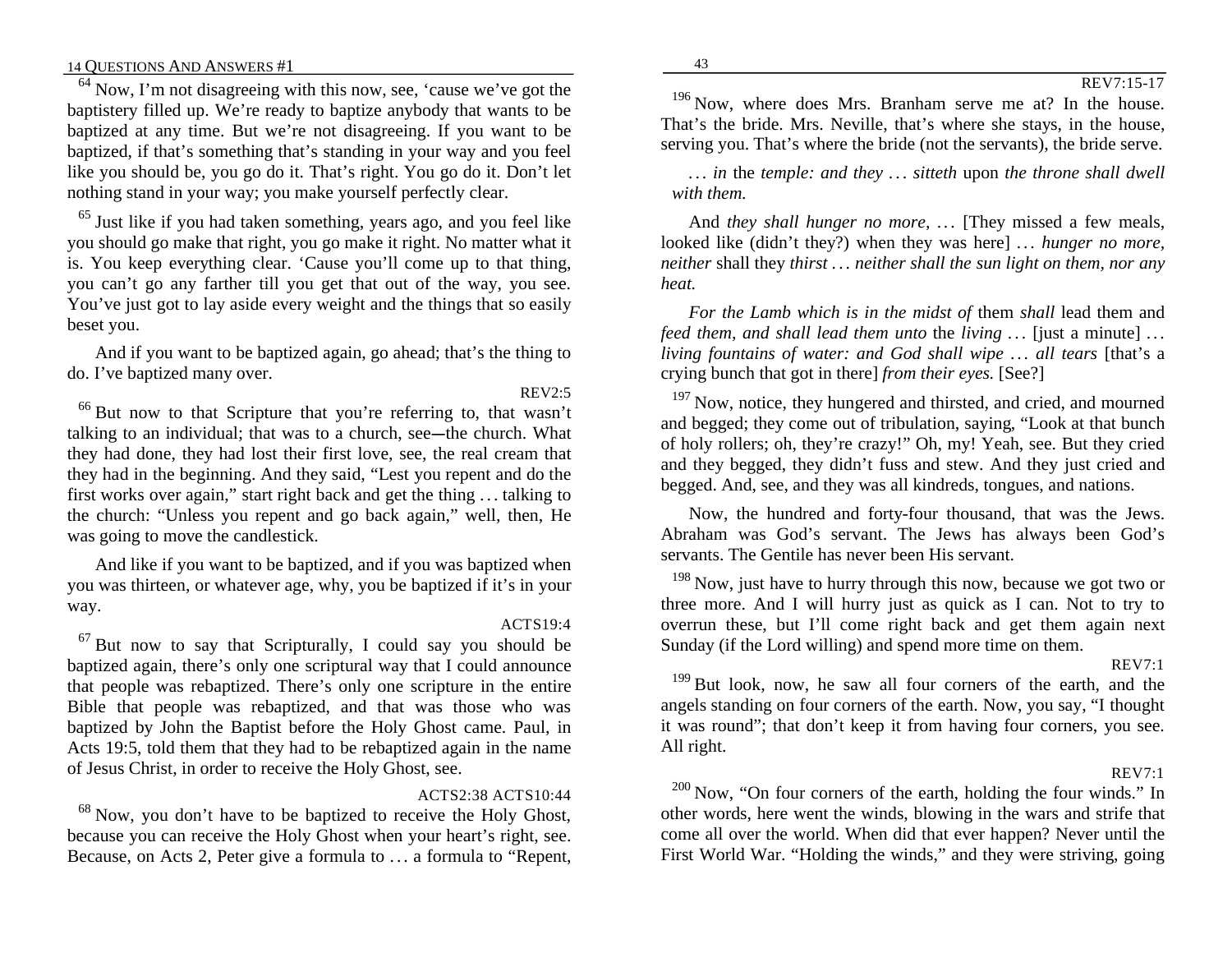Now watch. Them were "servants" of God.

REV7:9-13

Now maybe I can make this clear. Now watch:

*After this . . . behold, and, lo,* and I saw *a great multitude, which no man could number,* [now, here's another group, see] *of all nations, . . . kindreds, . . .* tongues, and people, stand *before the throne, and before the Lamb, clothed with white robes, and palms in their hands;*

*And cried with a loud voice, saying, . . .* [Listen to this Holy Ghost meeting!] ... Salvation to our God which sitteth upon the throne, and *to the Lamb.*

*And all the angels . . .* and *round about the throne, and about the elders and the four beasts . . . fell before the throne on their faces, and worshipped God,*

*Saying, Amen: Blessing, .. . glory, . . . wisdom, . . . thanksgiving, . . . honour, ... power, ... might, be unto our God for ever and ever. Amen.*

*And one of the elders* ... [Now, watch John ... it was in the vision] *. . . one of the elders answered* me . . . said unto me, *What are these* . . . [Now, John was a Jew and he seen the twelve tribes of Israel; he knowed them] ... But *what are these which are arrayed in white robes? and whence* cometh *they?*

### REV7:14,15

 $195$  Where did they come from? Now, you've seen the Jews, you know them every one, numbered them off in tribes and told how many thousand were sealed. But who are these of every kindred, tongue, and nation? Where'd they come from?

*And I said unto him, Sir, thou knowest.* [John, in other words, "I don't know where they come from. I'm a Jew and I'm standing here, and I see my people and see them that's here."] *. . . And he said* unto *me, These are they which have come out of the great tribulation, ...* [See?] ... great tribulation, and have washed their robes, and made *them white in the blood* ... [not the membership of the church, but] *in the blood of the Lamb.* [See?]

*Therefore they are before the throne of God, and serve him day and night in* the *temple. . . .*

15

and be baptized in the name of Jesus Christ, and you shall receive the gift of the Holy Ghost." But then, in Acts 10:49, God turned around and give the Gentiles the baptism of the Holy Ghost before they was ever baptized at all, you see. So, you see, it's the condition of your heart.

### ACTS10:47,48

<sup>69</sup> Then said Peter, "Can we forbid water, seeing that these has received the Holy Ghost like we had it at the beginning?" you see. So then he constrained them that they must be baptized in the name of Jesus Christ.

# ACTS19:2

 $70$  Then Paul, in Acts 19, said.... Paul, having passed through the upper coasts of Ephesus, he found certain disciples, and he said unto them, "Have you received the Holy Ghost since you believed?"

### ACTS19:2

They said, "We know not whether there be any Holy Ghost." ACTS19:3

He said, "Unto what was you baptized?"

### ACTS19:3

They said, "We were baptized unto John."

ACTS19:4,5

 $71$  He said, "John baptized unto repentance, saying that you should believe on Him to come, as on the Lord Jesus Christ." And when they heard this, they were baptized again in the name of Jesus Christ, see. So then that's.

 $72$  Now, on this, it's.... But just saying that you were baptized in Christian baptism at the age of thirteen, and you've lived a Christian life all the way along, or if you've backslid a few times. . . .

<sup>73</sup> I don't know whether they got on backsliding; I thought, *Wish somebody was going to have to ask me that.* But on backsliding, remember: You backslide every day. There's no way at all for you to keep out of it. All right. But when you backslide, to the people in the church, but not before God, see. You backslide on Christ, but you don't on God. 'Cause, when you sin, you're gone. But you're constantly falling. Paul had to die every day. Is that right? He had to die every day, repent every day, and just constantly repenting all the time, see. And if Paul had to do that, then I'm going to have to, too. Aren't you? That's right.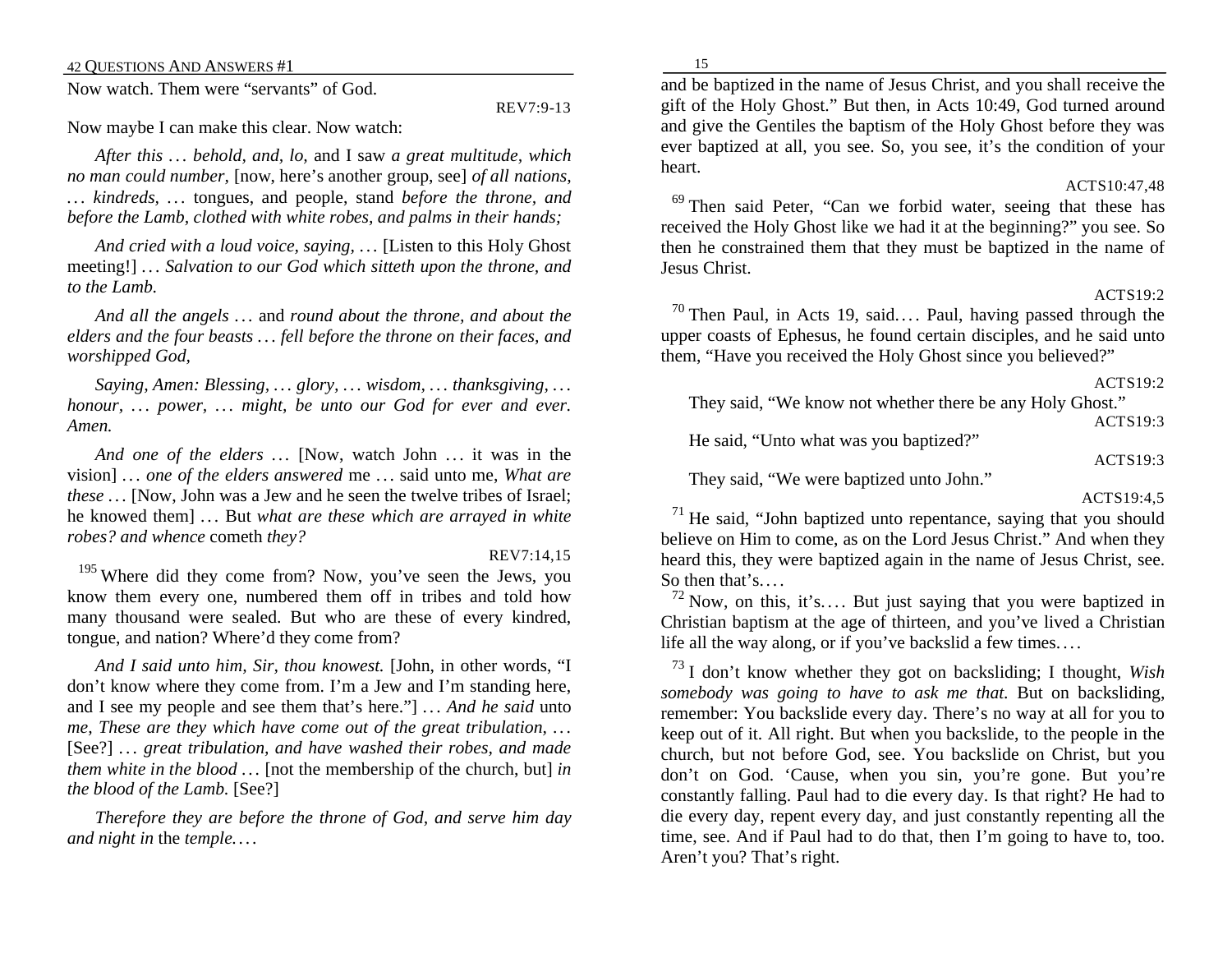$74$  But now, if you've been ... if you've been redeemed and you feel that the blood of Jesus Christ cleanses you from sin, then  $I \ldots I \ldots$ and you've lived a Christian life, I wouldn't think it would be necessary. But if you want to, all right, it'll be fine; we'll be glad to do it.

Now here's a little note that someone give me back there:

**QUESTION:** What position will the church be in when the Gospel returns to the Jews?

LUKE21:20

41

 $^{75}$  Now, the person that did this was referring here to Luke, the.... He told me, brother, that he was referring to where it said, "The Gentiles would trod the walls of Jerusalem till the Gentile dispensation would be finished." That's in Luke 21:24. Now listen closely and this may get it. Beautiful question! Wonderful!

*And when ye shall see Jerusalem compassed* about *with armies, then know that the desolation thereof is nigh.*

### LUKE21:20

 $76$  Now, let's catch this close now. "The desolation is nigh when you see Jerusalem compassed about with armies." Now, that's been a lot of confusion right there, with the people. But approaching from a historical standpoint with the Bible....

 $^{77}$  Now, the Advent brethren---the Seventh-day Advent brethren-they believe that Jerusalem will again be compassed about with armies. Well, now, that could be true, 'cause Scripture has a compound meaning many times.

HOS11:1 MATT2:15

 $78$  And how many knows that Scripture has compound meaning to prophecy? Sure does! Yes, sir. It'll say it and mean it just exactly for this time, and turn right around and repeat it again back over here somewhere, see. Like.. . . And I'll refer to one, if I can think of it right quick. Oh, yes, here's one: in Matthew 2, said, "And Jesus was called out of Egypt that it might be fulfilled which was spoke of by the prophet, saying, 'I've called My son out of Egypt.'"

 $79$  Now, that prophecy, referring back in there by the prophet, was exactly referring to Israel (which was God's son) He called out of Egypt. That's right, in Genesis and Exodus. But it was referred to ...

*And I saw another angel* descending *from* heaven*, having the seal of the living God. . . .*

REV7:1

 $191$  Oh, be sure.... This is a wonderful question, see. Now, watch a dramatic picture: John said now, here . . . away from the earth now, in the Spirit, looking back to the earth. And he saw four angels standing on the four corners of the earth, holding the four winds of the earth.

REV7:1-3

 $192$  Now, "winds," in the Bible.... I haven't got time to run the Scriptures for you, but we can get this. If it isn't answered correctly, then I'll get it some other time. The four.... The winds, in the Bible, means "wars and strife." Like in Job's time, you remember, winds came down and took the sons. And you know what I mean; it's trouble, see.

*And . . . I saw four angels* [four angels, or "four messengers"], they were *standing on the* ends of the . . . or, *four corners of the earth, holding the four winds.. . .*

*. . . and he cried with a loud voice to the four angels, to whom it was given to hurt the earth and the sea.* [Now, that's the coming of the Lord, what he's speaking of, see.]

*Saying, Hurt not the earth, neither the sea, nor the trees, till we have sealed the servants of our God in their foreheads.* [servants]

REV7:4

 $193$  Now, remember, the church is not His servants. We are His sons, not His servants. The Jew is always His servant. The church has never been His servants; it's been His children, see. The servants:

*And I heard the number of them . . . were sealed: and there were sealed an hundred and forty and four thousand* all of *the tribes of the children of Israel.* [Now, look: all Jews.]

REV7:5-8

<sup>194</sup> Now watch! "Of the tribe of Judah were sealed twelve thousand. The tribe of Reuben, twelve. The tribe of Gad, twelve. Asher, twelve. And of Nepthalim, twelve, and on down. Simeon, twelve. And Asher, twelve. And Zebulon, twelve. And Benjamin, twelve." And twelve tribes of Israel, so twelve times twelve is what? A hundred and fortyfour thousand. Now, watch. All of the tribes of the children of Israel.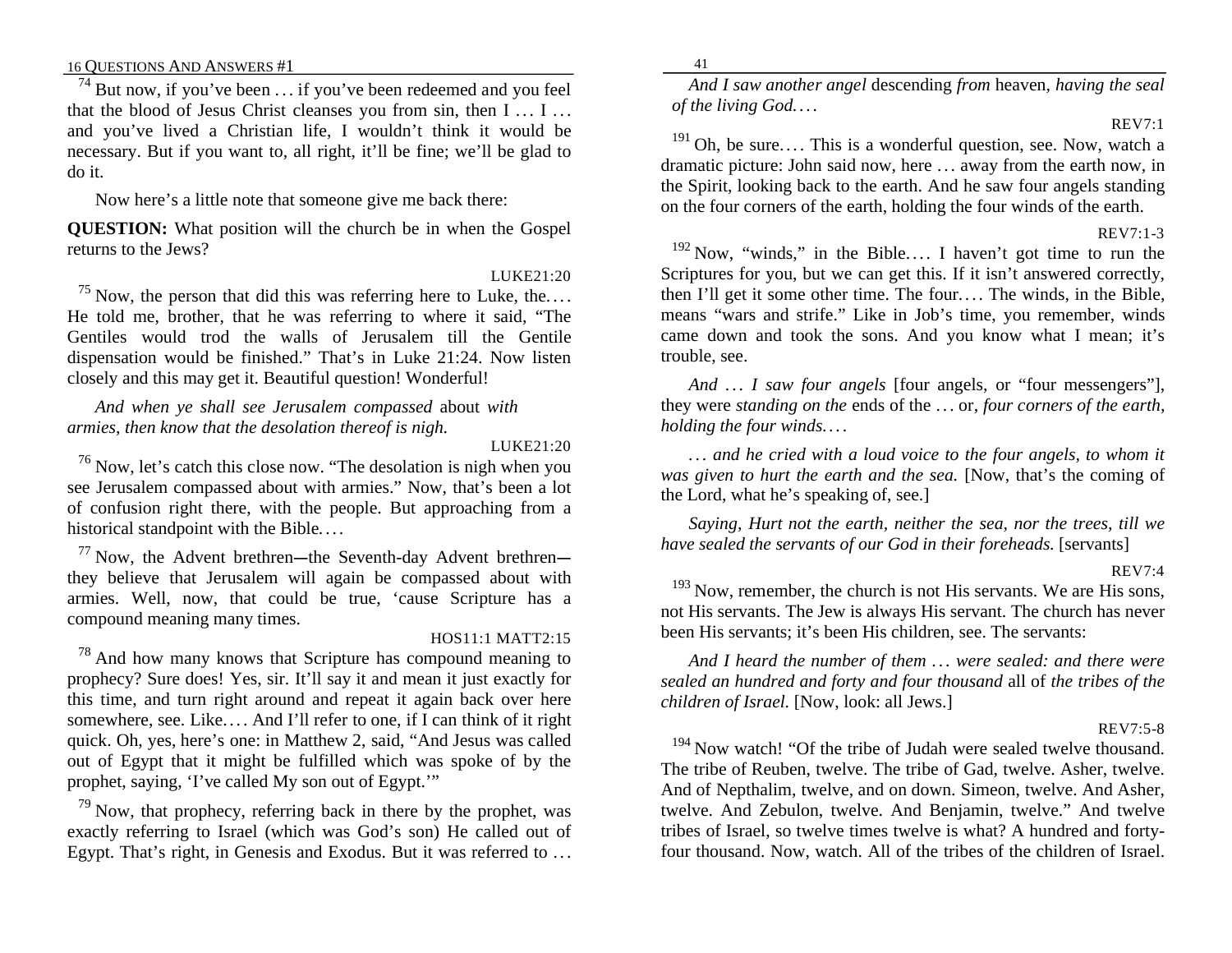are a remnant of.. . .

I want to correct us on that one first, just to be sure that you.... See, the one hundred and forty-four thousand....

<sup>188</sup> **QUESTION:** Is the one hundred and forty-four thousand, mentioned in Revelation, the Jewish remnant as that will be part of the rapture of the church? Is the one hundred and forty-four thousand. . . .

Now, just ... I want to get this clear in my mind before I start on it.

<sup>189</sup> **QUESTION:** Are the one hundred and forty-four thousand, mentioned in Revelation, the Jewish remnant that will be part of the rapture of the church?

I want to get that first. The one hundred and forty-four thousand is the Jewish remnant, but not the raptured church, see. Look over now Revelation, the 6th chapter, you'll see that.

Then we'll get the other part on the other side. They have another question in there. Notice these things. REV6:9

 $190$  All right, look here now, Revelation 6, now, is where you find it, see. Now, we're going to begin, he goes ahead and talks about the horse riders, and so forth, going forth. "When they opened the...." Let's get the 9th verse of the 6th chapter of Revelation:

*And when he had opened the fifth seal. . . .*

REV7:1

I'm wrong. I'm in the wrong chapter. It's the 7th chapter:

*. . . after these things I saw four angels standing on the four corners of the earth. . . .*

REV7:1,2

Oh, what a beautiful question, and what a little time to get into it and have prayer for the sick.

*. . . after these things I saw four angels standing on the four corners of the earth, holding the four winds of the earth, that the wind should not blow* upon *the earth, nor on the sea, nor on any tree.*

to there, but was repeating again; out of God. . . . Israel was God's son. You know that. He told Pharaoh, said, "You...." what he had done to His son, that He would take the life.... He wouldn't let His son go, so God taken Pharaoh's son from .. . by the death angel that night. So it's a compound meaning.

<sup>80</sup> And so, now, as Jerusalem, compassed about with armies, but, literally, historically, that was during about AD 96 when Titus had besieged Jerusalem. But now watch this closely; you can see the difference. Now, I believe that Jerusalem will be compassed about with armies again at the end time. But I believe this here was comparing when Titus besieged it, when the desolation bore out.

### DAN12:11 MATT24:15

 $81$  Now, "the desolation," speaking  $\ldots$  was when Daniel, the prophet, "standing in the Holy place." Notice, he said, "When you see the abomination that maketh desolation standing in the Holy place. (See, "the abomination"; *abomination* is "unclean.") That maketh desolation, (*desolate* is to "do away with," is to "destroy.") When you see the abomination that maketh desolation standing in the Holy place," Scripturally fulfilled when Titus besieged Jerusalem, took the....

### MATT24:3

 $82$  In beginning of this chapter where they asked Him, "When will the end time be? And what will be the signs of the coming of Christ?" And they told Him about the temple, how goodly it was adorned with great stones and things.

### MATT24:2 MARK13:2 LUKE21:6

<sup>83</sup> He said, "There'll come a time when there won't even be one stone left upon another," as if they'll be torn down. He begin to give them signs and wonders. Then, Jesus speaking now, turns now to Daniel, to fulfill, 'cause all prophecy must dovetail one with the other. The whole Scripture is not broken nowhere.

### JOHN10:35

<sup>84</sup> Jesus said, "The Scriptures cannot be broken." Amen. Then am I going to Heaven? Sure, I am! The Scriptures cannot be broken. To you who don't believe in signs and miracles and wonders, how could you get away from that Scripture? The Scriptures cannot be broken, no more than Christ can (up here above), can be done away with. Just as His great body above, and every move of His body reflects a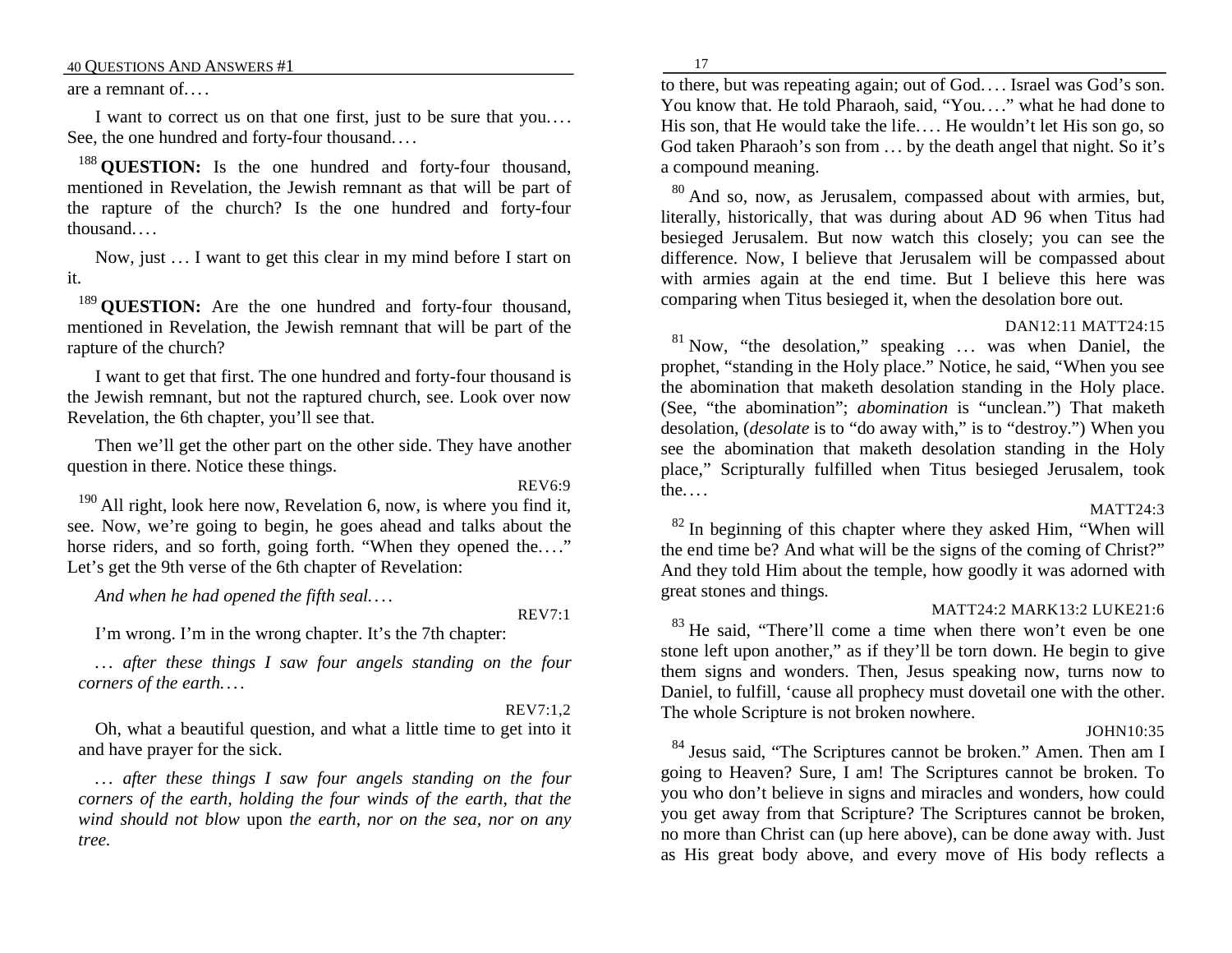motion down here on the earth. It's bound to be. Then if Christ . . . if divine healing, the power of God is taken from the literal church ... or, the spiritual church here on earth, then it's been taken from Christ. He no more.. . .

<sup>85</sup> But, oh, what a picture as the true vine there, and we are the branches in that vine, see. Just as the Vine moves, so does the branches move. Is that right? How beautiful then of His great body, oh, His great bleeding arms and dropping tears, and His bleeding sides, and His striped back hanging over the earth like this between God, the Father, and the mortals of this earth, pleading and loving them just as His body comes into motion and power, it's given into the church.

<sup>86</sup> Just as He said, "I will move my hands this way," and His literal body moves. "Go here and preach the Gospel," you'll see that church move right straight and go as my shadow has to move with my hand. Amen. Is that right? Amen. Oh, my, when I think of that! There it is: His body moving, "Go ye into all the world, demonstrate the power." No matter if we let our theology and teachings and so forth like that, we bitterly fail. But now the hand of God is moving; signs and wonders are appearing. Why, my!

# MATT12:27,28 LUKE11:19,20

 $87$  Jesus said, down there when He was casting out devils.... (Not getting off this question, now, just for a moment.) But Jesus said, when He was casting out devils, He said, "Who do your sons cast them out by? If I with the finger of God cast out devils, who does your sons cast them out by? If you got a better policy, show us," see. "If I with the finger of God...." Amen. Just think, the "finger" of God. There's God above Christ; Christ above the church. There's God, the Father, says *certain-certain* thing; then God, the Son, moves His hand and the shadow follows it. "If I with the finger of God cast out devils, who does your sons cast them out by?"

<sup>88</sup> Look, I want you to notice. Oh, no matter how great a disease or how much affliction the devil could put on you, it just takes His finger to move it. Oh, my! My! Look at them big strong shoulders and arms and muscles. Just His finger moves every disease and casts out devils. And what a little thing the devil is! He just takes His finger and moves him away then. "If I with the finger of God...."

39

till just about all the fish has been taken out of the pond.

 $184$  That's the reason they say, "Well, I had my hands up. Glory to God! I want to be saved. Praise the Lord!" And a couple days later, "Oh, Lydia, you know that stuff is nonsense. I guess it was right." Why? The nature in here is a water bug to begin with; it's a serpent to start.

<sup>185</sup> The fish is just about combed out of the lake now. The net will be dried. Jesus will come; He'll take His fish in then. See what I mean? Oh, if there's one speck of Christianity in you, if there's one speck of desire for you to serve God, hold it just as tight as you can this morning and cherish it with all your heart.

 $GEN6.2$ 

<sup>186</sup> "Sons of God taken unto them daughters of men." Sure they were sons of God. Today they're still sons of God, but they're fallen sons of God. Some of them, Scripturally, whew! How they can speak the Scripture! They're sons of God. Do you know, Satan was God's righthand man? You know, he knows more about the Scripture than any theologian in the world today. Talk about.. . . He's turning seminaries upside down, especially this Baptist one over here saying that "Jesus Christ was born of a Roman . . . or, a German soldier." I got a book on that; I want to show it to you some of these days. All right.

Quickly, Exodus.... Oh, we'd have never got that unless we put back. I'll get them right quick now; I know I'm taking a lot of your time. You all bear with me just a few minutes longer?

<sup>187</sup> **QUESTION:** Are the one hundred and forty-four thousand, mentioned in Revelation, the Jewish remnant that we ... will be part of the rapture of the church? (over) Is not Israel, of the beginning of the  $\dots$  (Well, I'm sorry.) goes into the time of...

I'm sorry. Just as soon as I get this made out.... It's went through . . . it's pushed through on the paper.

**QUESTION:** It comes to pass during the one thousand years of Christ rather than that man can live as do these modern religious fellows. Yes, sir.

Now, just a minute, to get this right. The question is:

**QUESTION:** Is the one hundred and forty-four thousand, which we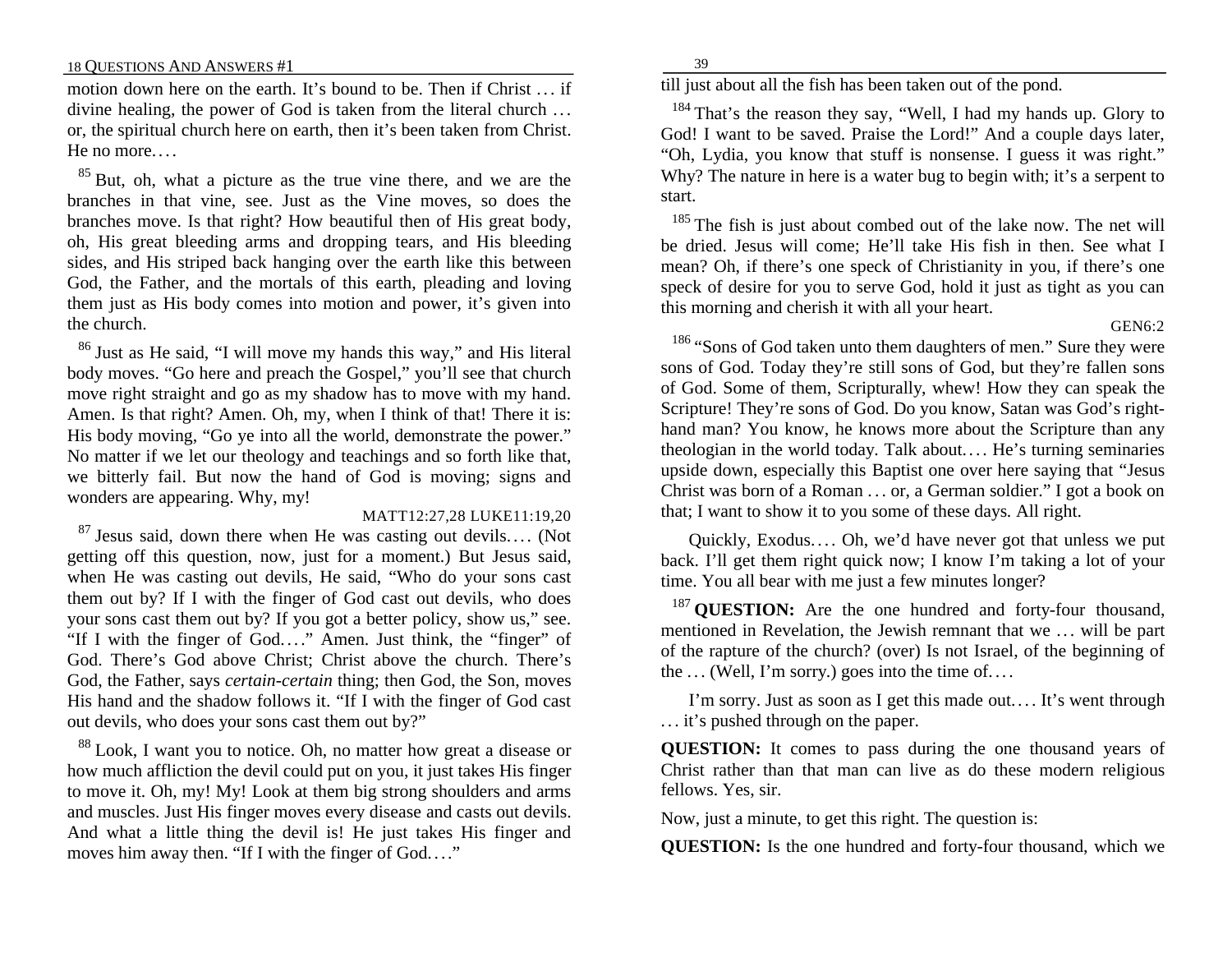down there, you know. Walk into this church, then walk down to another church, and hear them there, "There's a precious fountain." "O God, save my boy. Save my daughter, she's lost, Lord. Please!"

MATT24:12

 $179$  You don't find that no more. What's the matter? The Spirit of God is withdrawed. Jesus said ... predicted this, that the love ... because the love of many, their love would fail, therefore ... because iniquity would abound, the love of many would fail," (see, see) grow cold, go away. The love is dying away. And what they got into? just a form: beat the piano up and down, hollering, "Glory to God! Hallelujah! Amen! Praise the Lord!" See, like that, it's just a form. Don't fool yourself, see, just a fool of yourself, see. Listen, brother, until we. . . .

 $180$  I'm not talking about our Tabernacle; I'm talking about what I find around the United States. It's become just a form, just kind of acting what we used to have. And that travail of soul is just about over. O brother, sister, (God, have mercy on us) may God have mercy!

<sup>181</sup> Look at these revivals and things just pounding and pounding and pounding, and the Gospel being preached more clear. Look at it today: Just as soon as a revival closes, away they go. You know what?

MATT13:47

 $182$  Let me say this. I don't know why I can't get away from this. But, look: Jesus said, "The kingdom of heaven is like unto a man took a net and cast into the sea. And when he had took in, he took every species of the sea, of course. He took in turtles, and he took in snakes, and he took in crawfish, water bugs, fish; see. And I believe the net. . . .

<sup>183</sup> Now, look! Here's a turtle, and here's a fish. That turtle can't help it 'cause he's a turtle, he was a turtle to begin with. His nature is a turtle and that's all there was to it. (Now remember, I said I was going to pray.) See, he's a turtle to begin with, he's a turtle now. He's a snake to begin with, he's a snake now. He's a water bug to begin with.  $\ldots$ 

And I believe the net has been throwed and throwed and throwed,

<sup>89</sup> Now let me show you some love of God. But when a sheep was lost, He didn't use His finger; He laid him upon His shoulders, and He took His whole being, hands, sheep around His shoulder. The strongest, most powerful part of man is across his shoulders and back. You know that. Where all of His arm muscles and muscles move out, and He taking the whole sheep; put Him upon His shoulder and here He comes, not with His finger, to cast out a little, old devil, but here He comes with all of His muscles of His legs, all the muscles of His arm, moving through the wilderness, packing a lost sheep on His shoulder. Oh, my! "If I with the finger of God cast out devils, who does your sons cast them out by?" Oh, hallelujah! My!

All right, back to the subject:

But *when ye . . . see Jerusalem compassed* about *with armies, . . .*

*Then let them which are in Judea flee* into *the mountains; and let them which are in the midst of it depart* not *out; and let . . . them*  which *are in the countries enter* into*.*

*For these* shall *be days of vengeance, that all things which are written may be fulfilled.*

*But woe unto them that are with child, and to them that give suck, in those days! for there shall be great distress in the land, and wrath upon* the *people.*

*And they shall fall by the edge of the sword, and shall be led away captive into all nations:. . .*

# LUKE21:24

 $90$  Notice how beautiful here the Scripture is to make it specifically. First thing, "By the edge of swords." This last one will be by atomic bomb, see. But this is by the edge of swords, and the Jews was to be led away captive to all nations. It'll never be that way again; they'll be gathered in Palestine for the last time, see. This was referring to days that's passed by, and that's just exactly according to history, come to pass just that way.

 $91$  They were led away into all nations. Every nation under heaven today, you find Jews. Oh, every nation! You go to China, you find Jews; go to Russia, you find Jews; go to the little islands, you find Jews. Scattered among every nation! What is it? God's prophecy. God

# MATT12:27,28 LUKE11:19,20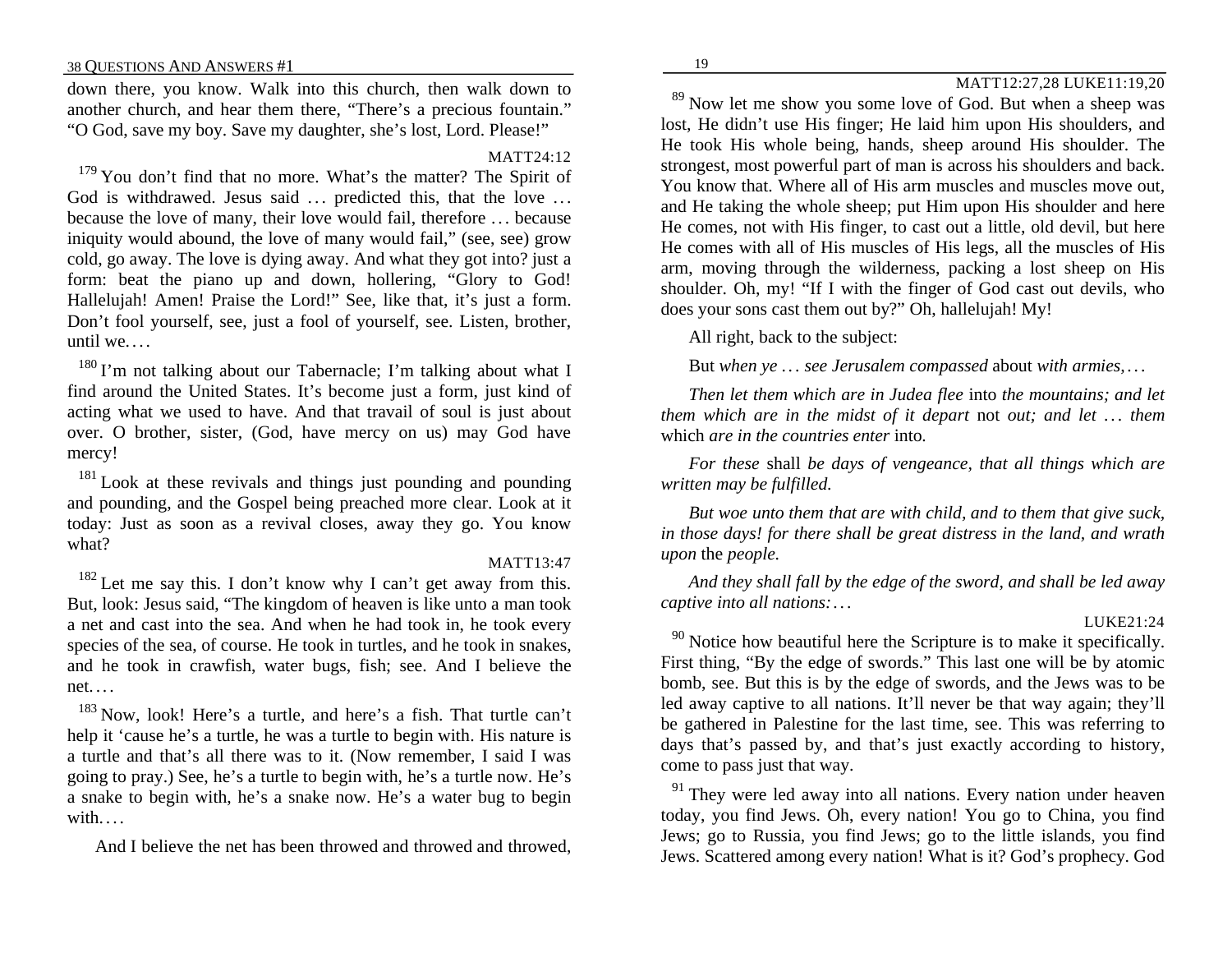intended it. And those Jews are mileposts, brother. When you see them...

ZECH4:11,14 REV11:4

 $92$  I know they're blind and led away, and deceiving and everything, but they was deceived by God that you and I might have sight. That's right. But I'll say this in the spirit of prophecy, by the Bible, that, the hour of the Jew to return home is at hand. Yes, sir. He hardened Hitler's heart, drove them out of Germany; hardened Mussolini's heart, drove them out of Russia. He's driving them from everywhere, like He did in the days when He brought them out. And then when they got out into the wilderness there and was ready to cross over, what taken place? God visited the land with great plagues and things. Which He'll repeat again with His two servants, the two olive trees of Ezekiel and also of Revelation 11. He will repeat those signs and wonders.

REV11:3,6

LUKE21:24

 $93$  Look at them two witnesses in Revelation 11: "I will give power unto My witnesses, and they'll close the heavens in the days of their prophecy. They'll send plagues upon the earth as they will." There they are, the two witnesses in the last days.

I know modern teaching is that "That's the Old and New Testament." That's wrong! That's wrong!

 $94$  It isn't the two witnesses. That's absolutely a return of Moses and Elijah. You notice back there, neither one of them.... Moses, he died, but where did he go? He had to raise again. And Elijah was translated even without death. He'll have to die, 'cause every mortal has to, so he'll have to return back again. And there's the two witnesses.

Now watch:

And they'll trod.... *And they shall fall by the edge of the sword*, [24th verse] *of the sword, and all shall be led away captive into all nations: and Jerusalem shall be* trod *down of the Gentiles, until*  [Amen!] *until the* time *of the Gentiles be fulfilled.*

 $95$  Shocking, isn't it, to know that we have a limited time? God said so! The Gentile dispensation was issued in with King Nebuchadnezzar. Oh, how remarkable! How much time I could spend on this, just for a few minutes! But notice, every one wants their

<sup>173</sup> I can prove by the Bible that the first time the Angel of God roved the lands to seal with the Holy Ghost, He only sealed those who cried and sighed for the abominations done in the city-Ezekiel, the 9th chapter. Is that right? "Set a seal upon the forehead of those who sigh and cry for the abominations that's done in the city."

 $174$  Now, I want to ask you a question, I'll ask you this question. (Now we'll close just as quick as I can.) What would take place today if the Holy Ghost went through Jeffersonville, New Albany, and Louisville, to seal those this afternoon who would be at home, "God, send a revival. Just so hungry for a meeting. O God, look at the sins of the city. Oh, isn't it terrible, God? Oh, won't You please send a revival, God? Send some good preacher, send someone, Lord, let the Holy Ghost...."? Where would He seal? Think of that.

Now, "Well, Brother Branham, what do you mean?"

 $175$  I mean this, I say this now reverent, walking on brittle threads. I believe that day is about finished, them that's in is in, see, see. The doors are closing together. You don't have that burden no more.

REV22:11

<sup>176</sup> Billy Graham's had meetings all across the country, Oral Roberts, and all the rest of us. We've cried, and prayed and prayed, and everything else. But, you see, the doors are closing. "Let him that's filthy (I'm quoting Scripture.) be filthy still. Let him that's righteous, righteous still. Him that's holy, holy still." And I believe the doors of the Gentiles is closing together, see. The day of the time of season, it's about over, just a few more to come in. The reason you can't have no kind of a meeting like that, there's no travail of soul. You don't get that burden.

 $177$  I remember years ago. You always hear them talk about the sawdust trails and things in the Tabernacle. That didn't make it any more, not a bit more. But then it was fresh; God was calling His church. I've seen them sob and cry and lay on the altar all night long. I've went to their houses, you could hear them when you come up, just in their ... in the bedchamber, men and women, crying, "O God!"

 $178$  You'd see them walk through the church, and I'd see the piano start playing, "Jesus Keep Me Near The Cross," and the tears flowing

# EZEK9:4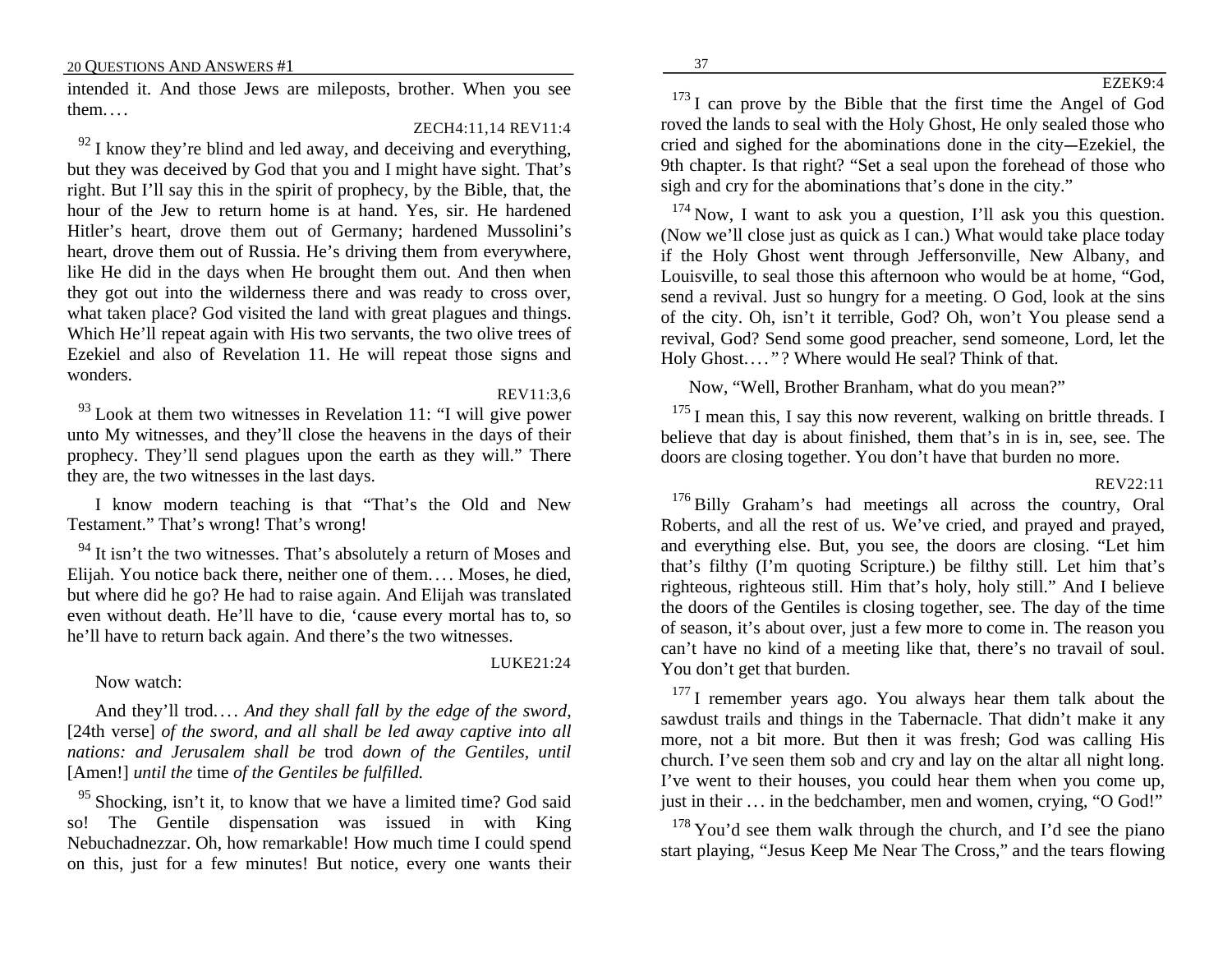person that's always so hungering and thirsting for God. They just simply, day and night, they just can't stand it. They've got to do something for God. They're full of love and they're just ... soultravail, just travailing almost.... The Bible said, "He that goeth forth sowing in tears will doubtless return again, rejoicing, bringing with him precious sheaves." Is that right? All those things.

 $170$  Now, look, if there.... If this church.... If I'd say, this morning, that this here group of people . . . and God say, "Now, look, William Branham, I'm going to make you answer for that group of people, what you tell them. Now, do you want them all to shout?"

"Sure, I want them to shout."

"Do you want them all to speak with tongues?"

"I want every one of them to."

"Do you want them all to dance in the Spirit?"

"I want every one of them to."

"All right, well, that's very good, but what would you rather have them to do?"

<sup>171</sup> "I'd rather have a church that had such a burden on their heart for prayer that they just stayed at this altar and would be here day and night, and everything else; and in their house, just constantly in prayer, and humble, and trying to get people to come to God, and making calls at the hospital and visiting the sick, and trying to get people to come to church and do right. I'd rather have that than all the other put together, although the other is right; it belongs in the church."

 $172$  But if I had to have it, I'd put that first. 'Cause if you've got that, the other will take place, see. If you've got that, if you'll just get so hungry for God, shouting will take place. If you got so hungry for God, speaking in tongues will take place. If you got so hungry for God, and just keep on hungering, keep yourself.... Now, you go to seeing yourself getting indifferent, just remember, look out, there's another spirit trying to work itself in there. Stay right before God, humble, with travail of soul. Just be all a good old-fashioned....

question. But, while we're on this, let's think of it, because it's very essential now, right now.

21

 $96$  Look! God led the people of the Jews. They were never a nation; they were just a people. And they never was an organized church; they were just the church called out. Never was an organization amongst the Jews; they're always led by God.

 $97$  Then when politically, nationally, they wanted to have a king. And God gave them a king and it never did work. God's their King. God's our King. That's right. God's the King of the church.

<sup>98</sup> Now, notice! Then when they were captured and carried away into Babylon, because they tried to impersonate the nations of the world. What a beautiful picture today of the church trying to impersonate the world out yonder, and carried away, carried away with their living. The church lives just the same as the world does -carries on, acts just like it, and everything else—and claiming to be the church. You can't do that. No, sir. Your very life proves what you are.

 $99$  What you are.... As I said in the beginning; What you are somewhere else is what you reflect here. What you are, what your celestial ... or, terrestrial body is up yonder.... What your celestial body is somewhere else is what you're reflecting back here. In the spirit land, what you are, is what you are here. If you're still vulgarminded and so forth in the spirit land, you're vulgar-minded here. If you still got malice, envy, and strife, you're in the spirit land with that, it reflects back here.

# 2COR5:1

<sup>100</sup> But if your whole innermost being has become cleansed and purged, it shows that you've got a body out yonder waiting that's been cleansed and purged, and it's reacting back in the flesh. Don't you see? See, there it is. "If this earthly tabernacle be dissolved, we have one already waiting," see.

# REV18:4

 $101$  Now, in this time, the end time, how that this carnal comparison, impersonations of Christianity would all mingle up into one big Babylon just like it did back there. And they were carried away into Babylon. Is that right? And the Bible said, "The angel of the Lord called and said, 'Come out of Babylon, my people!'"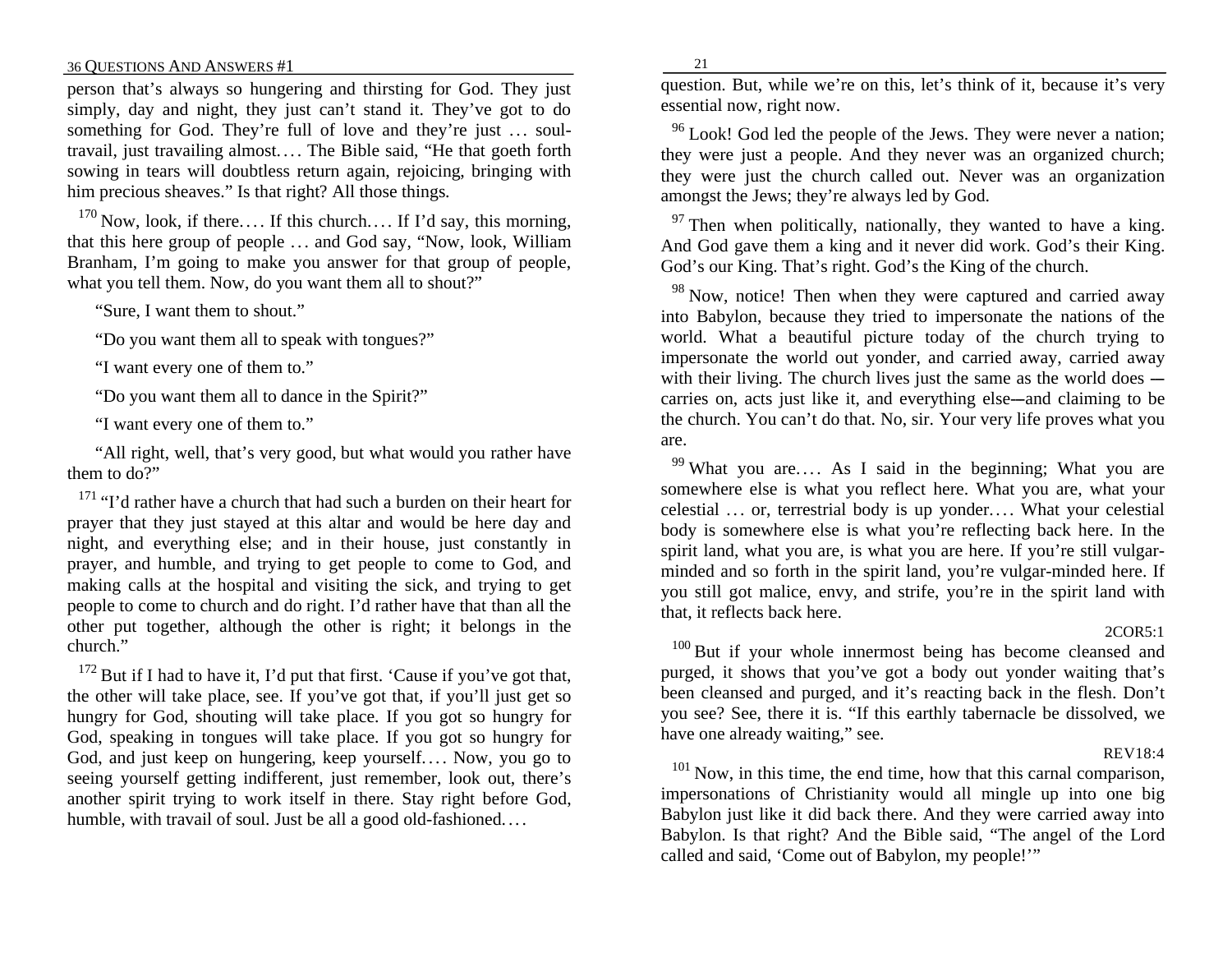Confusion! This, "I'm a Baptist"; "I'm a Methodist"; "I'm a Presbyterian": all that's just confusion. There's no salvation in it at all.

 $102$  Now, don't say that I'm saying the Baptist people hasn't got salvation---the Methodist people. I'm not talking about that. I'm talking about the church in its political power, it's politics. And politically speaking, because you're Methodist, or Baptist, or Presbyterian, or Catholic, has nothing to do with it. God don't even recognize it, and it's in Babylon today. And God's calling out a church out of all of them, to pull out the pure in heart, making His church. How beautiful!

 $103$  And notice, I could state something here that would shock, but if it is.... Listen, now. Watch how Babylon ... what taken place in Babylon, when the force was brought on to the true worshippers. Remember, just a little handful, Shadrach, Meshach, and Abed-nego, and Daniel, of the true worshippers that went down into captivity, when God called them to really show their colors, what they were. They were forced into worship of an idol. Is that right? Idolatry! They were forced into worship an idol, and they had to bow before an idol. And if they didn't do it, they were persecuted.

<sup>104</sup> Oh, what a picture you could pull out of Daniel, Revelations, tying those together and show by the Scripture that the church is coming into the same type of persecution before she's called out. That's the way the Gentile church was brought in; that's the way the Gentile church will be taken out. As she come in, so shall she go.

# DAN6:26,27

And look how he saw the image. And remember, the image.... Now, this is home-place now. Look, I believe that the image that King Nebuchadnezzar made was of Daniel--a holy man. If you'll notice, King Nebuchadnezzar already had called Daniel, called him "Belteshazzar" (which was his idol), and he made a image, and no one after Daniel had been throwed in this lions' den, and so forth, and he said, "No one should serve any other gods" and so forth "but Daniel's God." It was probably the image of a holy man, great statue, and everybody was to bow down to this.

But the church--Shadrach, and Meshach, and Abednego....

cry just exactly like a sheep. Uh-huh. Let a little old Billy goat get hung up out there somewhere, and a little sheep on one side and one "Baa," and the other one "Baa," just the same.

 $165$  And I've heard them down at the altar just crying, crying, "O God!" sobbing away like that, "O God!" and a goat all the time. That's right. Shouting? Well, my, I've seen them shout till they just run across the floor and jump up and down and shout.

Now, you say, "Brother Branham, you don't believe in crying!"

<sup>166</sup> Don't take me wrong. Sure, I believe in crying. But I'm saying that's not no evidence, see, 'cause they both cry. I've seen them shout just as hard as they could shout. Yes, sir. And just carrying on like that, and as long as.... You know what I'm talking about. I've heard them speak with tongues, go out and live any kind of a life, just do anything. That was no sign.

But you say, "You're against it."

 $167$  Oh, no, I'm not. I believe in speaking in tongues; it's God's gift in the church. If I'd take it out, I'd take part of God out. If I take my tongue out of my body here, I wouldn't have a complete body. The body of Jesus Christ has tongues in it. The body of Jesus Christ here has tongues; you take it out, you take a part of Christ out. But you still can't say that that's the body, see, see, see.

# MATT7:16,20 GAL5:22,23

<sup>168</sup> But it's accepting the Person, Christ Jesus, and these other things come right on in and they fit together. Let every member in this body this morning, let this little group of people, if we could pull the curtains down along on each side and every person in here receive the Person, Christ Jesus, there would never be a fuss, there would never be an argument. It'd just be a perfect love. Yet you'd still believe *this* and believe *that*, but it'd just be so full of love you'd just..., see. That's it. Now, Jesus said, "By their fruit you shall know them." And the fruit of the Spirit is love, joy, peace, long-suffering, goodness, meekness, gentleness.

### PSA126:5,6

 $169$  Now, I'm going to.... I'll give you my estimation of what I think that the closest thing to an evidence that a man is a Christian, than anything I know of. You know what it is? It's travail of soul. A

35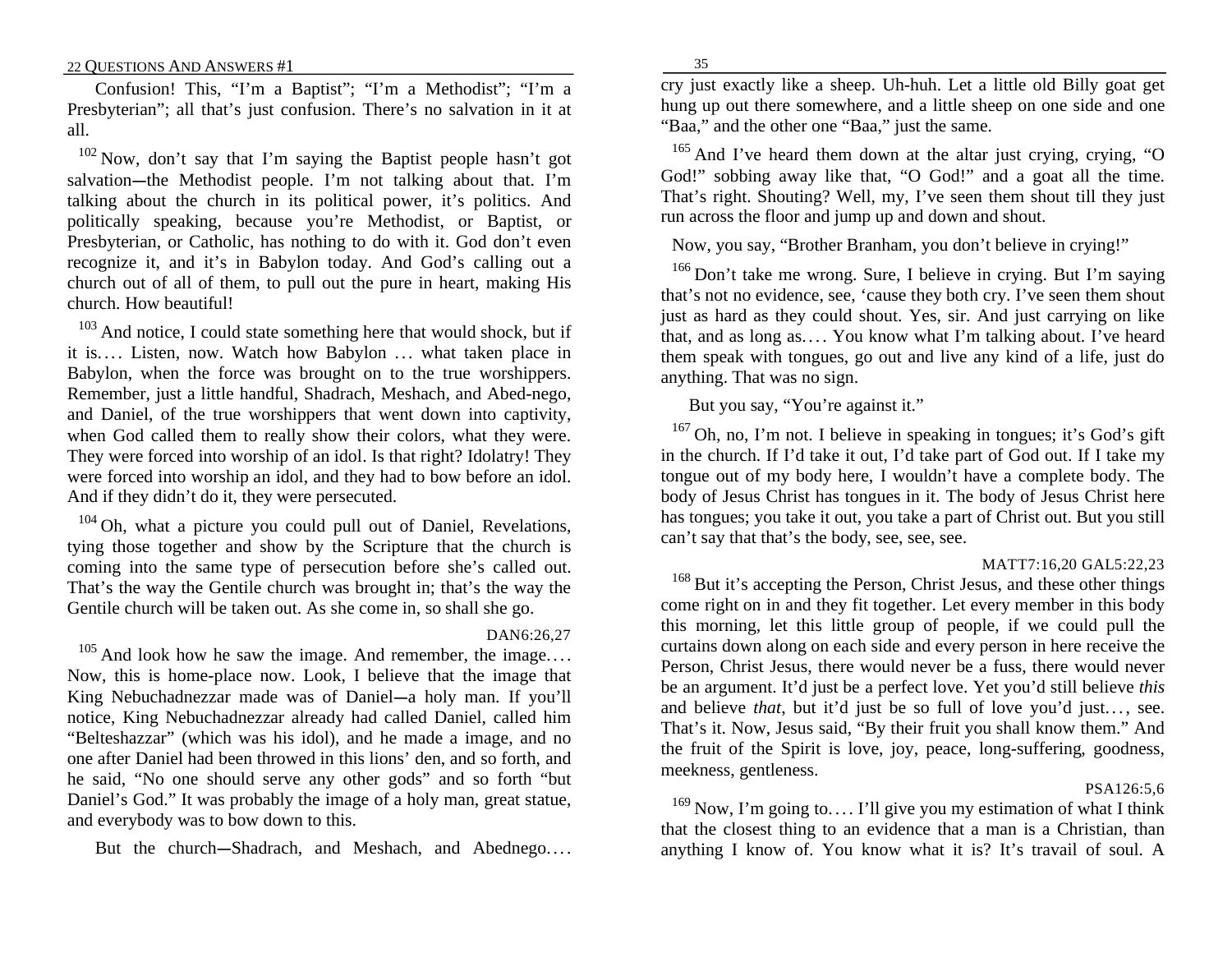$158$  A fellow come to me here sometime ago ... I was preaching about it, I said, the other night. He come up to my house, he said, "Brother Branham, brother, I went . . . I wanted to be. . . . I want to get rid of my sins. I want to be a Christian." He sat on my porch.

<sup>159</sup> He said, "I heard about a great man, an internationally-known man by the name of Billy Graham." He said, "I went to his meetings and he said, 'All that wants to become a Christian, hold up your hand and accept Christ as personal Saviour.'" Said, "I raised up my hand. He said, 'Now, all stand to have a prayer.' So I stayed and prayed just...." (pardon me) "just as sincere as I could be." He said, "And ... that didn't do me any good."

 $160$  He said, "Then I went down to Oral Roberts' meeting." He said, "I heard of him, and I heard they all had such joy." Said, "I went down to Oral Roberts and I asked him, 'What must I do to become a Christian?' He said, 'You get back in there. . . .' I told him I'd held up my hand at Billy Graham's. He said, 'You stay in that inquiry room in there until you're so happy you speak with tongues.'" And said, "I went in there and I prayed till I spoke with tongues." Said, "I come out, it didn't do me any good."

 $161$  He said, "And then I went to another meeting and they told me I hadn't been sanctified yet, said I have to get sanctified and get happy and shout, get enough joy." Said, "I prayed and prayed till I shouted." He said, "Still...."

 $162$  I said, "Brother, every one of those things are correct, every one of them are good. Holding up your hand, speaking with tongues, shouting, I believe in every bit of it, but yet that's not the thing, see. It's accepting the Person, Christ Jesus," see. See, it's not....

 $163$  These things are attributes. Shouting, speaking in tongues, running, shouting, crying, praying, whatever, that's just attributes that follow. The first thing is to accept the Person, Christ Jesus, see. So there's no evidence that we could say, "Because a man cries." I've seen men cry, cry, cry crocodile tears, and still just as big a sinner as he could be.

<sup>164</sup> Listen. Jesus likened us unto sheep. Is that right? A shepherd knows his sheep. Anybody in here ever hear a goat cry? Brother, you better be a shepherd if you want to know the difference. A goat will 23

Daniel being the leader, as Christ being the Leader of the church.

<sup>106</sup> And they was to bow before this image and do worship to the image. Notice! And you notice, in those times, Daniel was silent. Amen! Oh, and I hope you get this. Daniel was silent. They had to make their own choice.

 $107$  In the day ... in the going out of the Gentile dispensation, there'll be an image, and everybody will have to bow before this image and do worship. Though it be holy as ever, you're not to worship an image (image-worship).

### DAN5:5,8,25

<sup>108</sup> Now, notice. Oh, my! Right at the end, Daniel steps in again. How marvelous! That night before the great feast of the concubines and so forth, there come a handwriting on the wall, "MENE, MENE, TEKEL, UPHARSIN," across the wall. And the interpretation, nobody could give; it was wrote in unknown tongues. Nobody could interpret it.

They went and got their best scholars. They said, "We don't know."

They went and got all their soothsayers and astrologers. "We don't know. We don't know nothing about it. We never seen such language, never heard such in our life."

## $DAN5:11,12$

But there was a man! God had His man; Daniel was there. Said, "Go get him," said, "for the Spirit of God lives in him."

#### DAN5:27

 $109$  So Daniel come up there, begin to read and interpret that language on the wall, and he gave.... What was the interpretation? Not, "Oh, blessed be thou, O king, live forever." But it was, raw, burly, a flat rejection of him: Said, "You are weighed in the balance and found wanting."

### LUKE21:24

 $110$  Look, that's the same way: As that supernatural brought in the Gentile kingdom, so the supernatural is taking out of the Gentiles. The kingdom was issued in by the supernatural; it's going out by the supernatural. The walls of Jerusalem shall be trod, shall be.... "Gentiles will possess it until the Gentile dispensation be finished." Then God turns to the Jews. Amen! Oh, my!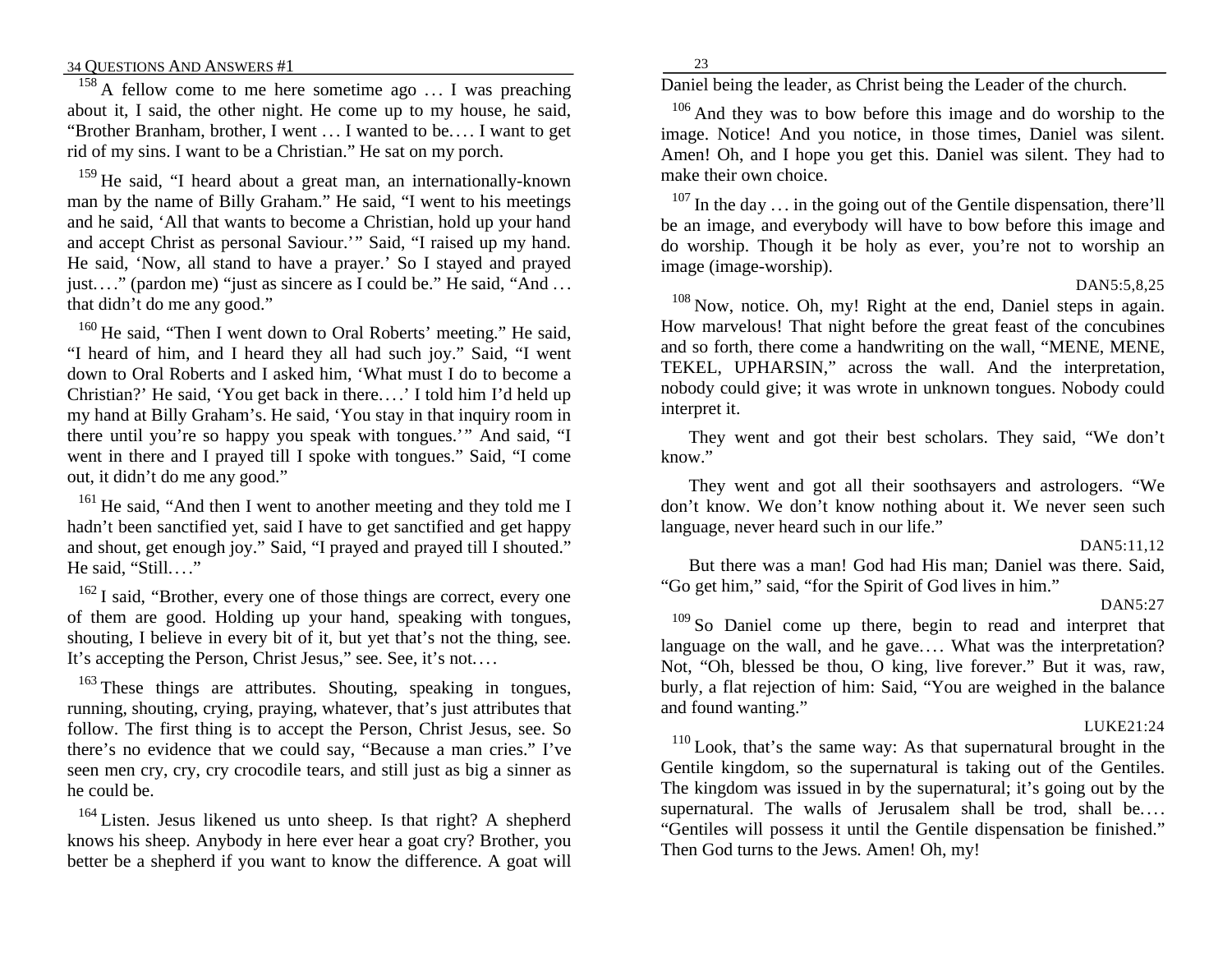Oh, friends, I wish we could get that right down good. Don't you? Have about a week on that one subject, see, so we could thoroughly search it through the Scripture.

### DAN11:31 DAN12:11 MATT24:15 MARK13:14 LUKE21:24

<sup>111</sup> Watch, listen close now what He said: "Jerusalem shall be trod down by the Gentiles until the time of the Gentiles be finished." The siege of Titus, then come in, taken in Jerusalem. He said, "Now, you heard about the abomination that maketh desolation?"

"Yeah"

"Well, that's when the Gentiles come in."

"Yeah, we understand that," said the disciples.

"Now, the Gentiles has had their government now."

"Sure."

# DAN11:31 DAN12:11

<sup>112</sup> "Jerusalem under Gentile government then?" Yes, sir! The Romans. They still had the government in Jerusalem. And it started back yonder by the abomination that maketh desolation that Daniel spoke of.

 $113$  Now He said, "That time is near at hand, for they're going to tear down this temple and put up the Moslem of Omar, is going to stand on the same place here, the Mohammedans, Gentiles. And it's going to stand there."

<sup>114</sup> *Gentile* means "unbeliever." That wasn't the church, now. That was the Gentile, see, the unbeliever. Now, and that will stand until the Gentile dispensation will be finished. Then when the Gentile dispensation be finished, the great Prince is to stand for the people (who is Christ) at the end time.

# DAN7:9,10 REV20:12

 $115$  He came to him, in Daniel, "Whose hair was white as wool," like you see Him in Revelation 1, "to the Ancient of time. And the judgment was set and the books were opened (*books:* plural) was opened and every man was judged out of the books, the things was written therein." Look, the books were opened, "He saw Him coming, and ten thousand times ten thousand ministered to Him." Saints come with Him. Is that right, in Daniel? "And the books were opened,"

33

 $152$  That was the person's question. All right. I believe that they wasn't angels. See, they were beings, "sons of God," like the Scripture says. Not angels, they were sons of God. And they come from Heaven to the earth, and was put into flesh; not "pressed themselves into flesh." I believe all flesh is born sexual outside of Jesus Christ. I believe He's the only virgin-born being that ever was--- Jesus Christ.

<sup>153</sup> And I don't agree with Josephus on that, one of the great historians. But I do believe that they were supernatural beings that come down and took over the spirit of men. And I believe they're right here yet today, still walking around in Jeffersonville today, them same beastly, lustly, ungodly spirits, that live right in human beings. Now, someday these men will die; and if there's another generation, they'll come right down on them.

Remember, God takes His man but never His Spirit, and this is the same Holy Spirit that they received on Pentecost.

 $154$  It's the same devil (in religious forms) that persecuted the Christ, is the same devil that's in church today, wearing long robes. And they don't have to wear.. . . I don't mean the robe over their body; I mean the robe on their soul, see. "Why, the days of miracles is past; there's no such a thing." You talk about modern Pharisees! Just exactly.

#### 2TIM3:5

<sup>155</sup> The Bible said, "They'll have a form of godliness, but would deny the power. From such turn away, get away from it. Stay away, keep yourself away." That's still them sons of God, but they're in a fallen condition. See what I mean? Some of them are ministers, some of them are deacons, some of them are elders, some of them are bishops, just as pious as they can be! But the Bible....

Now, I'm going to answer the question, brother, that you asked me a while ago. Somebody said:

<sup>156</sup> QUESTION: Brother Branham, I want to know the place where I can tie down and say, "This man has the Holy Ghost because he did *this*," or, "This woman has the Holy Ghost because she did *that*."

<sup>157</sup> There's not a way in the world for you to know it. That's right. There's not a way in the world for you to know it. God is the judge; we are not to judge, see. Just preach the Gospel, live....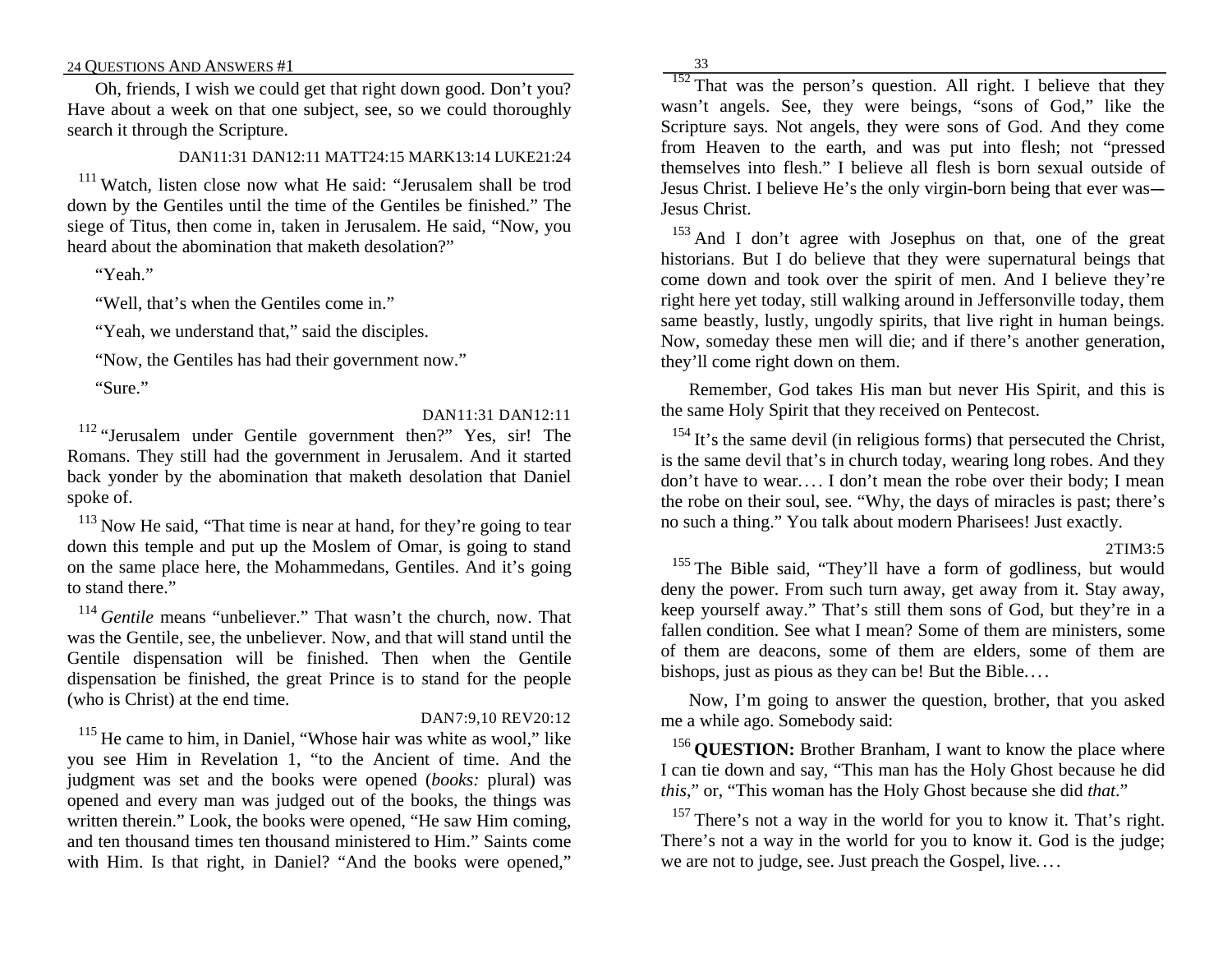ahead, and try to think too hard, and sometimes have mental breakdowns and things on account of studying about the Lord. You must quit that! You don't have to do that. The only thing you have to do is fall in love with Him, and just go right on loving Him. Amen. It's not trying to push into something or make yourself something you're not; just go ahead and let God use you in the way He wants to. Just yield yourself, commit yourself and walk on, happy, singing, rejoicing. That's the way.

### ROM8:28

<sup>151</sup> The Bible said, "All things work together for good to them that love Him," so just be sure that you love Him, that's the only thing you have to know. Amen! Just love Him and walk on! Say, "Lord, I love You, You know I love You."

"You love *this*?"

"No, sir. I love You, Lord," see.

Say, "Well, don't you want to be.... Wouldn't you like to be a great preacher? Wouldn't you like to be *this*?"

"No. Now, Lord, if You want me to be, I will. If You don't, [unclear word]. I'll be right here, just a doormat at this church."

"Well, now, I believe if you do something like *this*, the people would think a lot more of your church."

"I don't care what the people think. I want to know what You think, Lord. I'll just stay right with You, what You tell me to do. I love all them, sure."

"Well, now, you know Sister So-and-so, you don't love her."

"Yes, I do, Lord. Yes, I sure do. I love her."

"Why?"

"'Cause You loved her, and You're in me and I have to love her, 'cause it's You in me loving her out of me." Whew! That will get it.

But I think that that was those beasts that fell in there, that lustly beast that fell, see.

**QUESTION:** Does the "sons of God" mean angels or spirits from heaven?

that's the book of your life, "and every man ... and every man was judged thus, the sinner, judged thus. And another book was opened," which was the book of life, "and every man was judged."

 $116$  Now notice! Always remember: Carry it in threes. If you don't, you're sure to mix up. There was three classes of people born on the earth; there was three classes in the beginning; there'll be three classes in the ending.

# 1COR6:1,2

 $117$  Jesus returned with ten thousand times ten thousands, ministered to Him. You remember him saying, "Is it not a small thing for you to take ... or, an uncommon thing to take your business and your troubles to the law, when know not that the saints shall judge the earth?" The saints judge the earth! Hallelujah! I think of that! My! To see Him coming, yonder, with the blood-washed, after the Millennium, the redemption and the redeemed of all ages standing in His presence. The blood-washed bride!

# REV20:5

 $118$  Not just those who are good people; they certainly miss the first resurrection. The Bible said, "And the rest of the dead lived not until the thousand years were finished." Is that right? That's those who had their names written in the Lamb's book of life but refused the baptism of the Holy Ghost.

# $HER12:1$

<sup>119</sup> Just the elect goes in that time. Just the elect takes the Millennium. Oh, then, brother, what type of people should we be? I want to live through the Millennium! "Let us lay aside every weight and the sin that doth so easily beset us." If the fellow says something wrong or does something this way, pray for him and keep moving on. Let your one alternative be set towards God. If nobody else makes it, you make it!

 $120$  There's going to be an elect who's going to live through the Millennium Age and will go in and out with Christ for a thousand years, and then they shall go up into glory with Him and return again. When the resurrection of the wicked is brought forth, then the Millennium will set.... After the Millennium is over, then Christ will go up with the church, and at the end of the thousand years He will return with the church.

25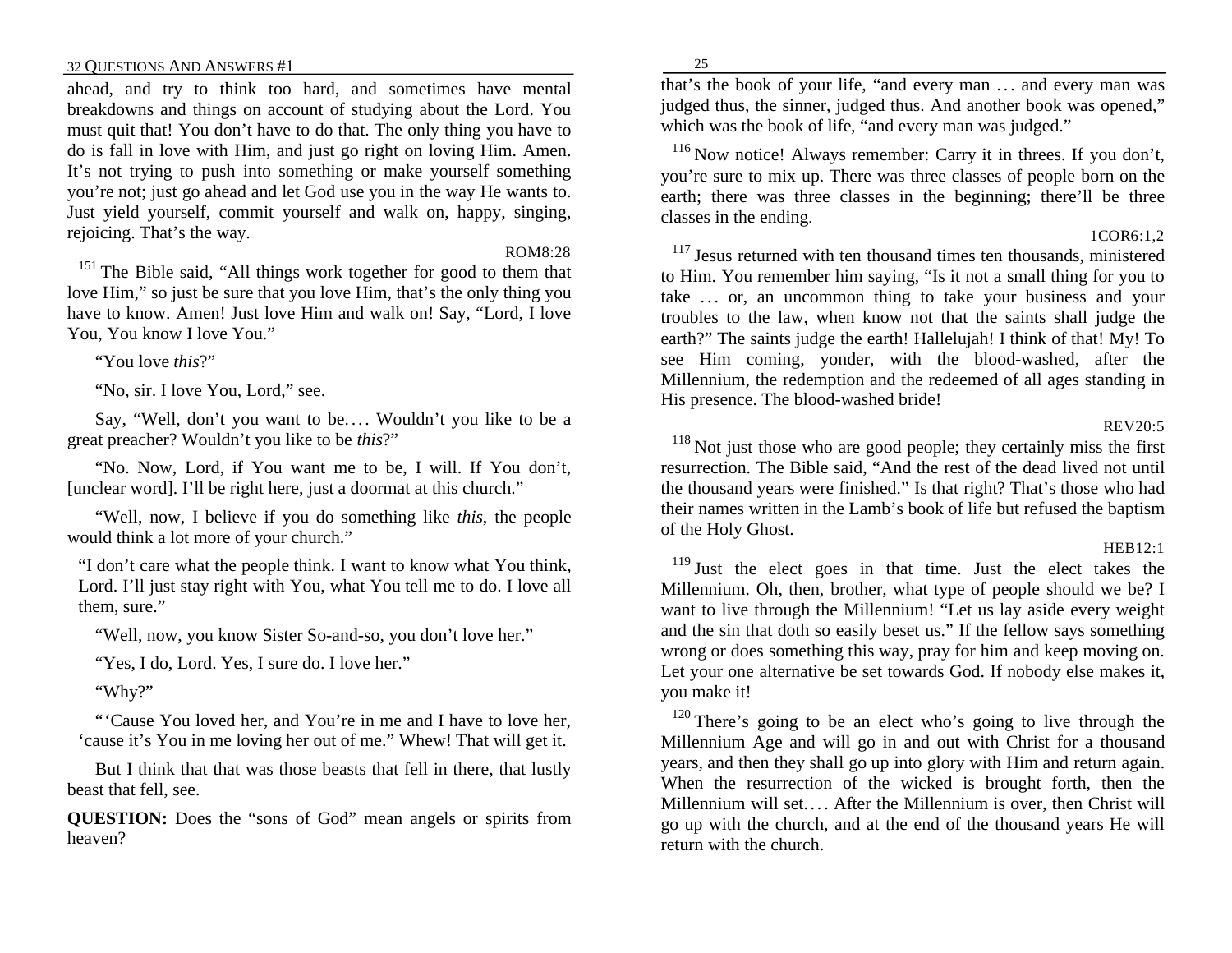$121$  Christ comes three times. The first time, He came to redeem His church. Is that right? The second time, He comes to receive His church. The third time, He comes with His church, see. He come to redeem her; He comes to rapture her, be caught away, in the time of the plagues and so forth; returns back for the Millennium, lives through the Millennium.

REV20:12

31

 $122$  And then the great King and queen comes down for the judgment. The white throne judgment is set; the books are opened. And there stands the redeemed, Holy-Ghost borned, church of the Living God, standing there in her beauty to judge. "The books were opened, judgment was set and every man was judged thus"; that was the sinner. "And another book was opened," not for the Holy Ghost bride; she will never take it 'cause she's in the rapture.

 $123$  If you are filled with the Holy Ghost this morning, and God's power is moving in every fiber of your body, what good would it do for you to stand in the judgment? You're already judged, and been received, and filled, and already ... already translated into heavenly places with Christ Jesus. Not you will be; you are now, right now translated!

# ROM8:30

 $124$  "Those whom He called. He justified; those whom He justified, He glorified." And every redeemed person in the world this morning, that's under the blood of Jesus Christ, filled with the Holy Ghost, hath everlasting life and can't perish, and is already in heavenly places with Christ Jesus, and shall never come into condemnation. Already redeemed! Isn't that wonderful? See, already redeemed, sitting in Heavenly places now with Christ, and already glorified ... already glorified!

You say, "Brother Bill, does the Scripture say that?"

# ROM8:30

 $125$  Jesus said that ... or, the Scripture says that ... or, the writers. Paul, he said, "Those whom He justified, He hath already glorified. Those whom He foreordained, He predestinated; those whom He predestinated, He justified; those whom He justified, He has already glorified." What is it? Oh, my! (Excuse me.) Already glorified! Then if we are filled with the Holy Ghost, our fibers and beings have Everything, some stripped women or something. Just exactly what started in the beginning is ending the same way. It's a shame!

<sup>145</sup> And the backbone of any nation is womanhood, when it comes to morals. And you break motherhood, you've broke your nation. We've got to a place today till our women smoking cigarettes, and things like that, and drinking whiskey, and carrying on. It's disgraceful!

 $146$  A young man to try to find a wife that's even a virgin, moral, he'd have to go around some little old, Holy Ghost church, almost, to find one. That's exactly right. Where a man, he's kept her in and remains like that, and got a little decency about him.

You might think that's crazy, but, brother, you look it over and find out, and see if that isn't the truth. It's a disgrace! All right.

Them was the sons of God, which are at.... Now, that, I can explain my.... When, and I know if....

GEN4:1

<sup>147</sup> I had another question today, they say, "Why, Brother Bill, the Bible said Eve said, 'I have got a son from the Lord.'" Exactly right. It had to come from the Lord. The Lord's only Creator there is. God created the devil. How's that? God created the devil. God created every fallen angel there is. Is that right? Certainly. That was their choice, not His. He created you. What are you doing about it? You'll be judged the same as they are. There you are. Certainly!

<sup>148</sup> These were sons of God, but they had fallen from grace and had come into these beastly men, run out in lust. They seen women, they just got them. Why, they're still here. The immorality of America is full of men without the Spirit of God, would throw a baby out of a mother's arms and ravish her. Without God, he's not much better than a beast. He's still got that beast, ungodly nature. And a man with.. . . They say, "Religion takes you, so men went crazy over religion." Religion's the only thing will give a man his right mind; that is, the religion of Jesus Christ.

 $149$  I could prove by the Bible that you're not in your right mind till you've found Christ. That's right. That's pretty strong, but I can prove that by the Scripture. That's right. You become beastly, lustly, and everything, until you've found Christ Jesus. He's the lovely One.

 $150$  Now, I'll admit that people study too much, and try to go too far

### 26 QUESTIONS AND ANSWERS #1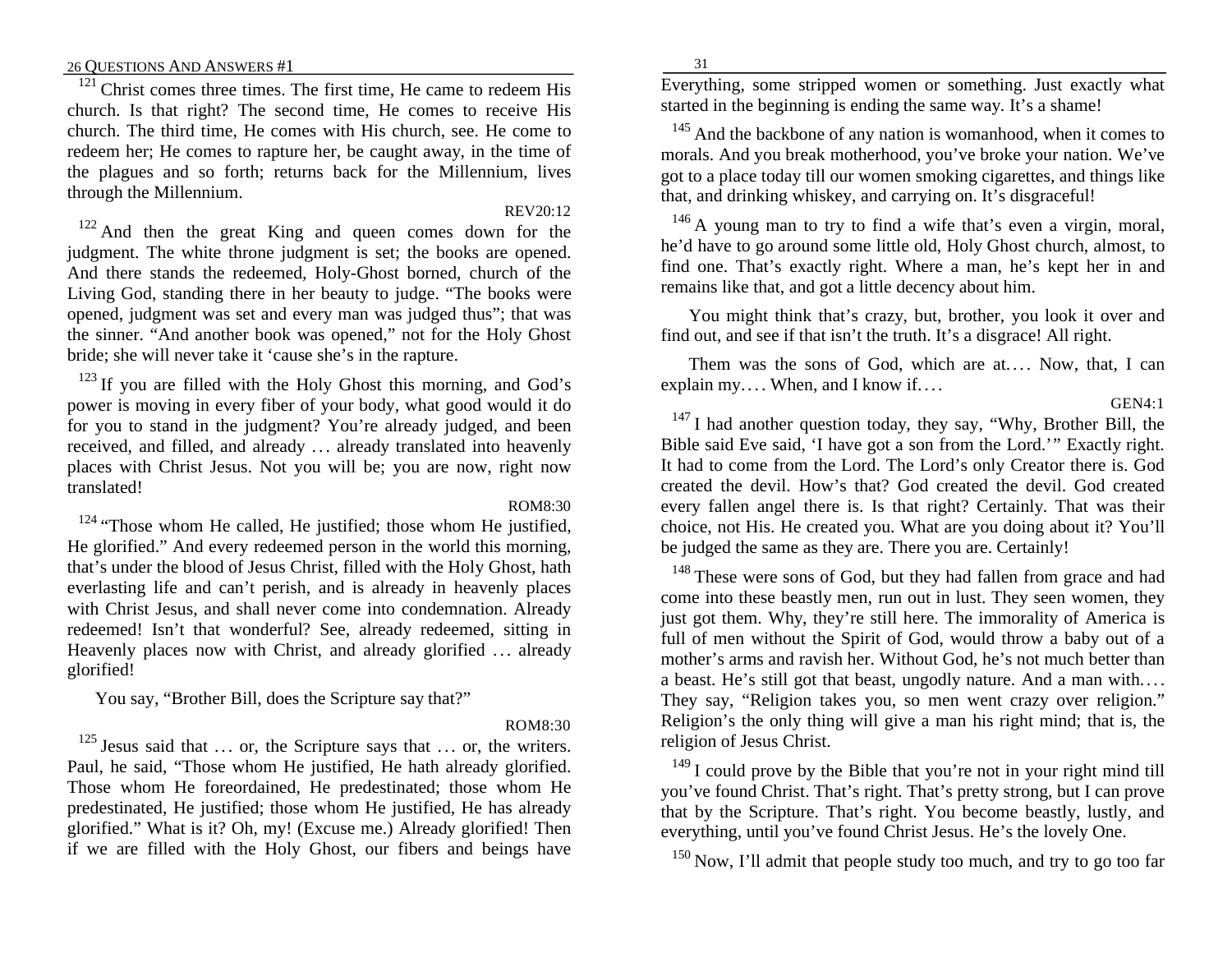own thought, now I could be wrong. That's my thought, see. But they were great men.

GEN3:19

And did you notice, God standing there before Adam and Eve, He says, "I took you out of the dust, dust you shall return.

### GEN3:16

"And because you've brought ... you listened to the beast instead of to your husband, that you took life out of the world, you'll bring it back into the world."

 $GEN3.14$ 

<sup>139</sup> And He said, "Serpent, off comes your legs (see); you're not going to walk up no more. And you're not going to be a beast; you're going to be a reptile now. And on your belly you'll go, and dust shall be your meat."

 $140$  There's where I think that ... then Cain, after the nature of that brute that lived like an animal, that lived with this woman that brought forth this child, which was half brute and man-like, a great big old fellow. And then he went out there and his children begin to come from him, and then beasts, sexual lust like their daddy in the beginning, that old lust-beast found these daughters and things, and took unto them the daughters of men. That's right.

 $141$  And what brought on these fellows, sure, it come down through that same lineage which was these fallen spirits that come upon the people. Remember, the same spirits that lived back there, live today.

 $142$  Look at it today! Well, we've got people in this country that's.... Now, this.... I'm an American, you know I am, but let me tell you, this is the lowest nation outside of Paris, France, that I know of anywhere in the world. It's so degraded!

 $143$  Why, even the foreign people, in Africa, in Sweden and up there, they say, "What in the world's the matter with you American people? Don't you all have no more respect for your women? For all the songs on the radio, some kind of an old dirty, vulgar song about women. Don't you have no respect for your women over there?"

<sup>144</sup> All the songs are about women, and sex and lust, and things like that. It's because the devil has got a hold of it. That's exactly right. Old Hollywood and television and everything, pushing out that vulgar and ungodly stuff; before old newsstands and everything else.

already been preserved in God, there is a glorified body already waiting, that I have to go to as soon as this is over. Those whom He has justified, He's already glorified!

 $126$  What I was saying a while ago, the negative and positive.... Wish I had the education enough to bring that out and make it sensible and clear to you, but I just can't find it. I know what I'm talking about, but I can't present it the way I want to.

 $127$  [Blank spot on tape] ... the Red Sea and all these things they're putting out; the materials is there, the Jews, real rich; then that same thing will pollute their camp again. Yeah! They'll come right down, the cities of the world. Russia will come down, say, "We just got to have that stuff. That's uranium and everything down there, we got to go get it." And as they go down, then will be the battle of Armageddon. That'll be when God will stand like He did in the valley for the children of Israel and fight again. But that'll take place until the Gentile dispensation will be finished. And when that time is finished, she's cut off.

[Blank spot on tape]

Now, to my humble opinion, dear person who asked this question here, to my humble opinion about this:

# **QUESTION:** Who these giants were in those days?

 $128$  Now, Josephus.... 'Course, I know, our church, you're just like me. I'm a seventh-grade dummy, and I don't care about education and things. I think it's the biggest hindrance the Gospel's ever had. But yet, just sometimes, I take up a book or two.

### MARK12:37

 $129$  Now, my dealing's with people like myself: We're just all on the same line; we're just the common people. And I'm so thankful. The Bible said, "The common people heard Him gladly." The aristocrats, then there's another class, but the common people.... Just the ordinary run of people like we are: people who love God and don't have much of this world, have their children and families; we love God and like to go to church, give the clothes off of our body for His kingdom, anything like that; we love Him; we'll do anything: That's the common people that heard Him. And it's still the same way today: The common people heard Him gladly.